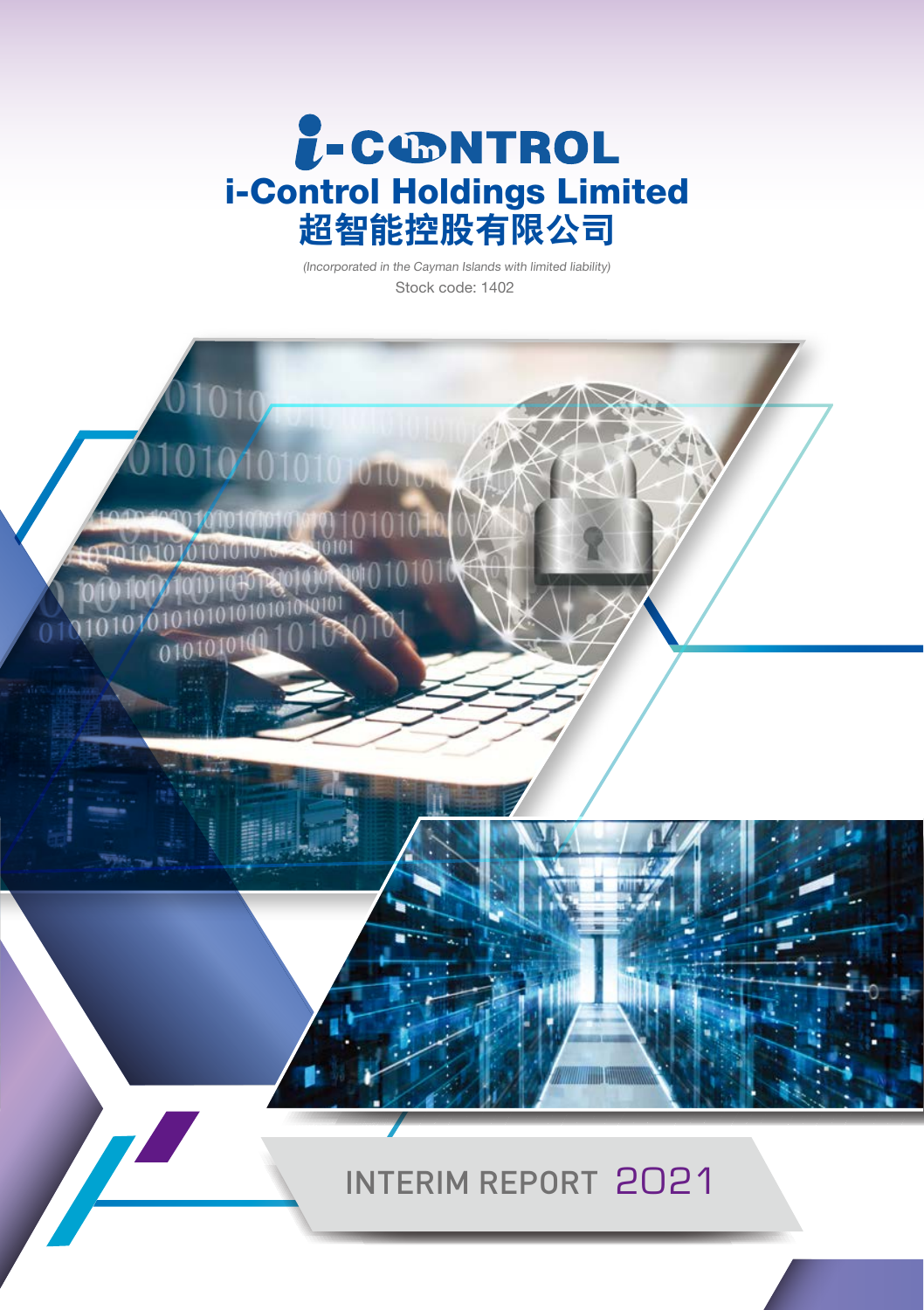# **CONTENTS**

| Condensed Consolidated Statement of<br>Profit or Loss and Other Comprehensive<br>Income | 2  |
|-----------------------------------------------------------------------------------------|----|
| Condensed Consolidated Statement of<br><b>Financial Position</b>                        | 4  |
| Condensed Consolidated Statement of<br>Changes in Equity                                | 5  |
| Condensed Consolidated Statement of<br>Cash Flows                                       | 6  |
| Notes to the Condensed Consolidated<br><b>Financial Statements</b>                      | 7  |
| Management Discussion and Analysis                                                      | 26 |
| Other Information                                                                       | 29 |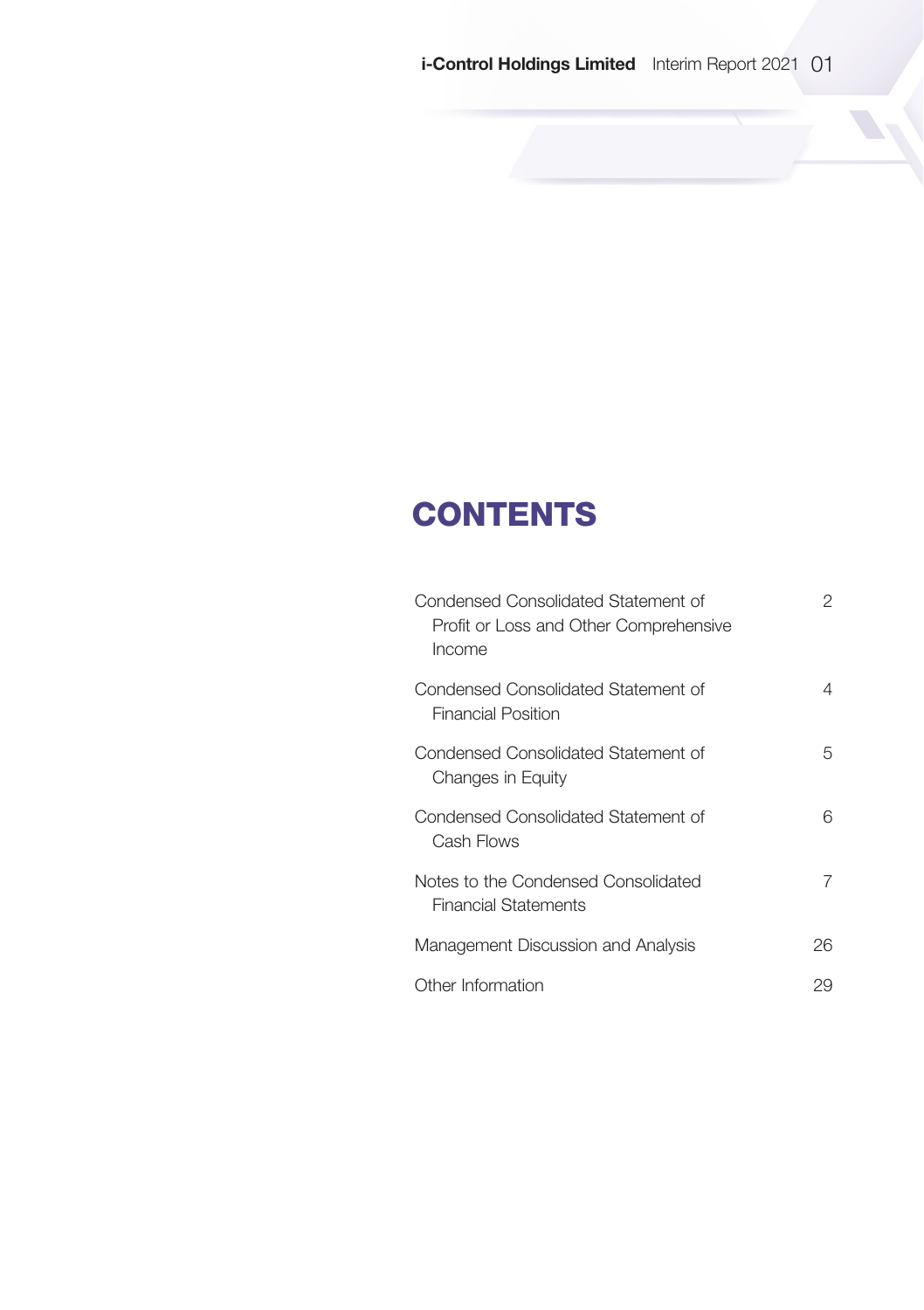The board (the "Board") of directors (the "Directors") of i-Control Holdings Limited (the "Company") is pleased to present the unaudited condensed consolidated results of the Company and its subsidiaries (collectively referred to as the "Group") for the six months ended 30 September 2021, together with the comparative unaudited figures for the corresponding period in 2020 as follows:

# CONDENSED CONSOLIDATED STATEMENT OF PROFIT OR LOSS AND OTHER COMPREHENSIVE INCOME

For the six months ended 30 September 2021

|                                                                                                     |              | Six months ended 30 September<br>2021<br>2020 |                  |  |
|-----------------------------------------------------------------------------------------------------|--------------|-----------------------------------------------|------------------|--|
|                                                                                                     | <b>Notes</b> | <b>HK\$'000</b>                               | <b>HK\$'000</b>  |  |
|                                                                                                     |              | (Unaudited)                                   | (Unaudited)      |  |
|                                                                                                     |              |                                               |                  |  |
| Revenue                                                                                             | 3            | 74,309                                        | 75,270           |  |
| Cost of Sales                                                                                       |              | (45, 773)                                     | (44, 767)        |  |
| Staff cost                                                                                          |              | (18, 196)                                     | (16, 805)        |  |
| Depreciation                                                                                        |              | (1,519)                                       | (1,715)          |  |
| Other income and net gain                                                                           | 3            | 20<br>(4,828)                                 | 2,457<br>(3,424) |  |
| Other operating expenses<br>Finance costs                                                           | 5            | (191)                                         | (354)            |  |
|                                                                                                     |              |                                               |                  |  |
| <b>Profit before taxation</b>                                                                       |              | 3,822                                         | 10,662           |  |
| Income tax expenses                                                                                 | 6            | (1,028)                                       | (1, 167)         |  |
| Profit for the period                                                                               |              | 2,794                                         | 9,495            |  |
| Other comprehensive income                                                                          |              |                                               |                  |  |
| Item that may be reclassified<br>subsequently to profit or loss:<br>Exchange differences arising on |              |                                               |                  |  |
| translating foreign operations                                                                      |              | (52)                                          | (2)              |  |
| Total comprehensive income                                                                          |              |                                               |                  |  |
| for the period                                                                                      |              | 2,742                                         | 9,493            |  |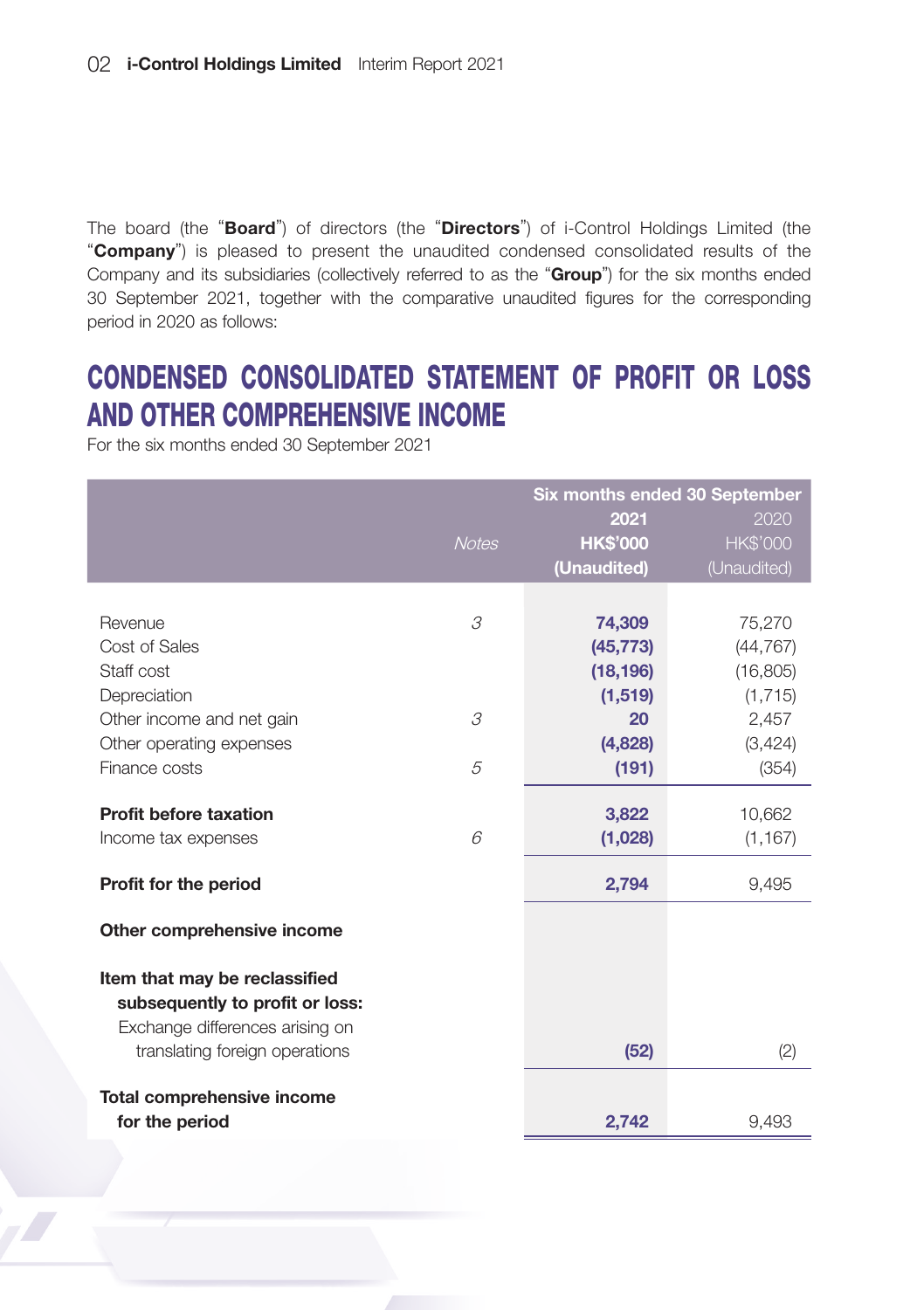|                                                  |              | Six months ended 30 September |                 |  |
|--------------------------------------------------|--------------|-------------------------------|-----------------|--|
|                                                  |              | 2021                          | 2020            |  |
|                                                  | <b>Notes</b> | <b>HK\$'000</b>               | <b>HK\$'000</b> |  |
|                                                  |              | (Unaudited)                   | (Unaudited)     |  |
| Profit (loss) for the period<br>attributable to: |              |                               |                 |  |
| Equity shareholders of the Company               |              | 3,013                         | 9,495           |  |
| Non-controlling interests                        |              | (219)                         |                 |  |
|                                                  |              | 2,794                         | 9,495           |  |
| Total comprehensive income                       |              |                               |                 |  |
| for the period attributable to:                  |              |                               |                 |  |
| Equity shareholders of the Company               |              | 2,954                         | 9,493           |  |
| Non-controlling interests                        |              | (212)                         |                 |  |
|                                                  |              | 2,742                         | 9,493           |  |
| <b>Earnings per share</b>                        |              |                               |                 |  |
| Basic                                            | 8            | HK0.28 cents                  | HK0.95 cents    |  |
| Diluted                                          | 8            | HK0.28 cents                  | HK0.95 cents    |  |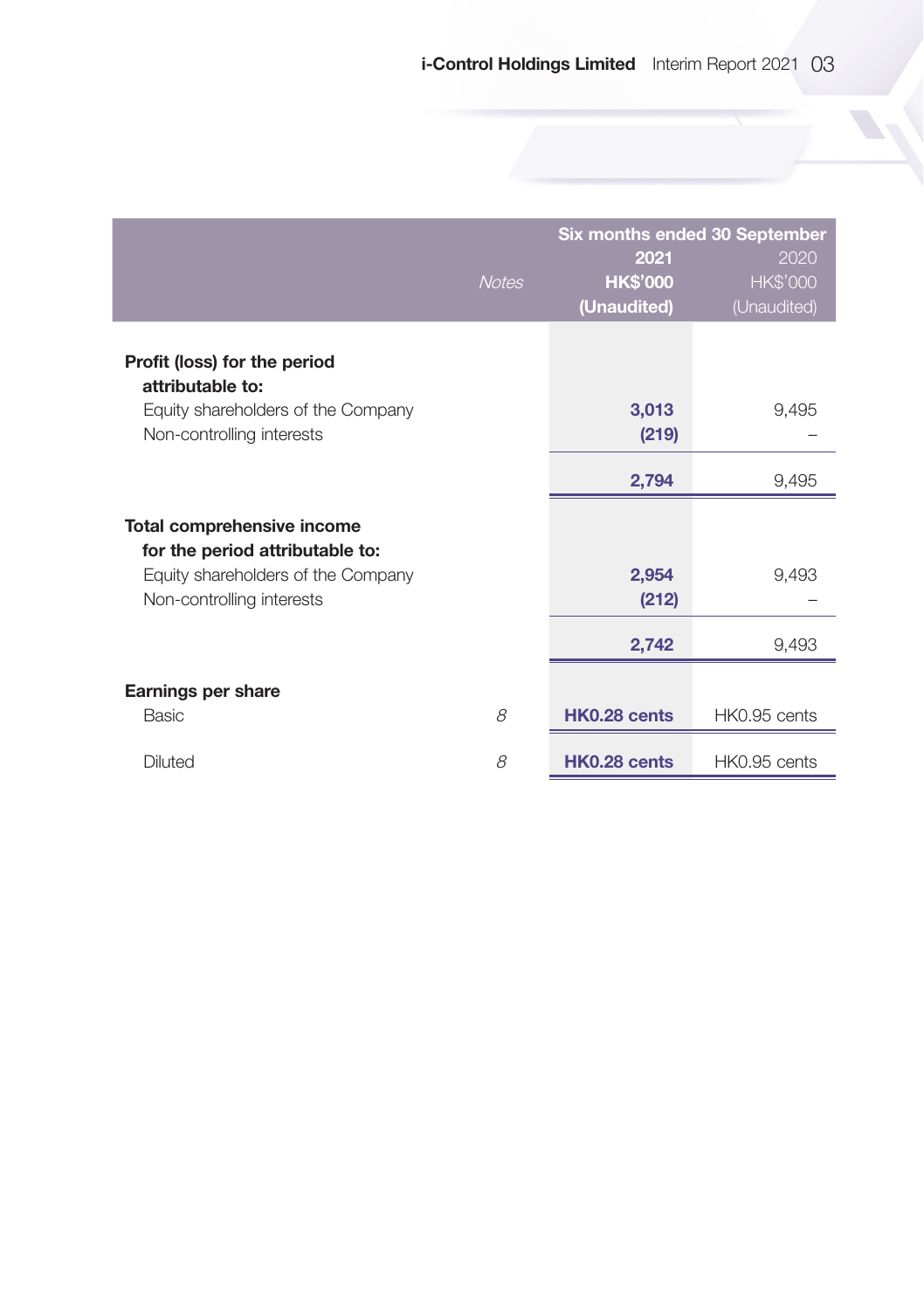# CONDENSED CONSOLIDATED STATEMENT OF FINANCIAL POSITION

As at 30 September 2021

|                                                                                                                  | <b>Notes</b> | 30 September<br>2021<br><b>HK\$'000</b><br>(Unaudited) | 31 March<br>2021<br><b>HK\$'000</b><br>(Audited) |
|------------------------------------------------------------------------------------------------------------------|--------------|--------------------------------------------------------|--------------------------------------------------|
| Non-current assets<br>Property and equipment<br>Deferred tax assets                                              | 9            | 83,920<br>654                                          | 85,393<br>654                                    |
|                                                                                                                  |              | 84,574                                                 | 86,047                                           |
| <b>Current assets</b><br>Inventories<br>Trade receivables and contract assets<br>Prepayments, deposits and other | 10           | 17,271<br>39,746                                       | 12,513<br>35,915                                 |
| receivables<br>Tax recoverables<br>Bank balances and cash                                                        |              | 2,996<br>1,374<br>79,704                               | 2,491<br>2,010<br>68,692                         |
|                                                                                                                  |              | 141,091                                                | 121,621                                          |
| <b>Current liabilities</b><br>Trade payables<br>Other payables and accruals<br>Bank borrowings<br>Tax payables   | 11<br>13     | 17,413<br>11,552<br>24,452<br>707                      | 16,427<br>18,402<br>26,417<br>299                |
|                                                                                                                  |              | 54,124                                                 | 61,545                                           |
| Net current assets                                                                                               |              | 86,967                                                 | 60,076                                           |
| Total assets less current liabilities                                                                            |              | 171,541                                                | 146,123                                          |
| <b>Non-current liability</b><br>Deferred tax liabilities                                                         |              | 1,208                                                  | 1,208                                            |
| Net assets                                                                                                       |              | 170,333                                                | 144,915                                          |
| <b>Capital and reserves</b><br>Share capital<br>Reserves                                                         | 15           | 10,505<br>159,215                                      | 10,000<br>134,978                                |
| Total equity attributable to equity<br>shareholders of the Company<br>Non-controlling interests                  |              | 169,720<br>613                                         | 144,978<br>(63)                                  |
| <b>Total equity</b>                                                                                              |              | 170,333                                                | 144,915                                          |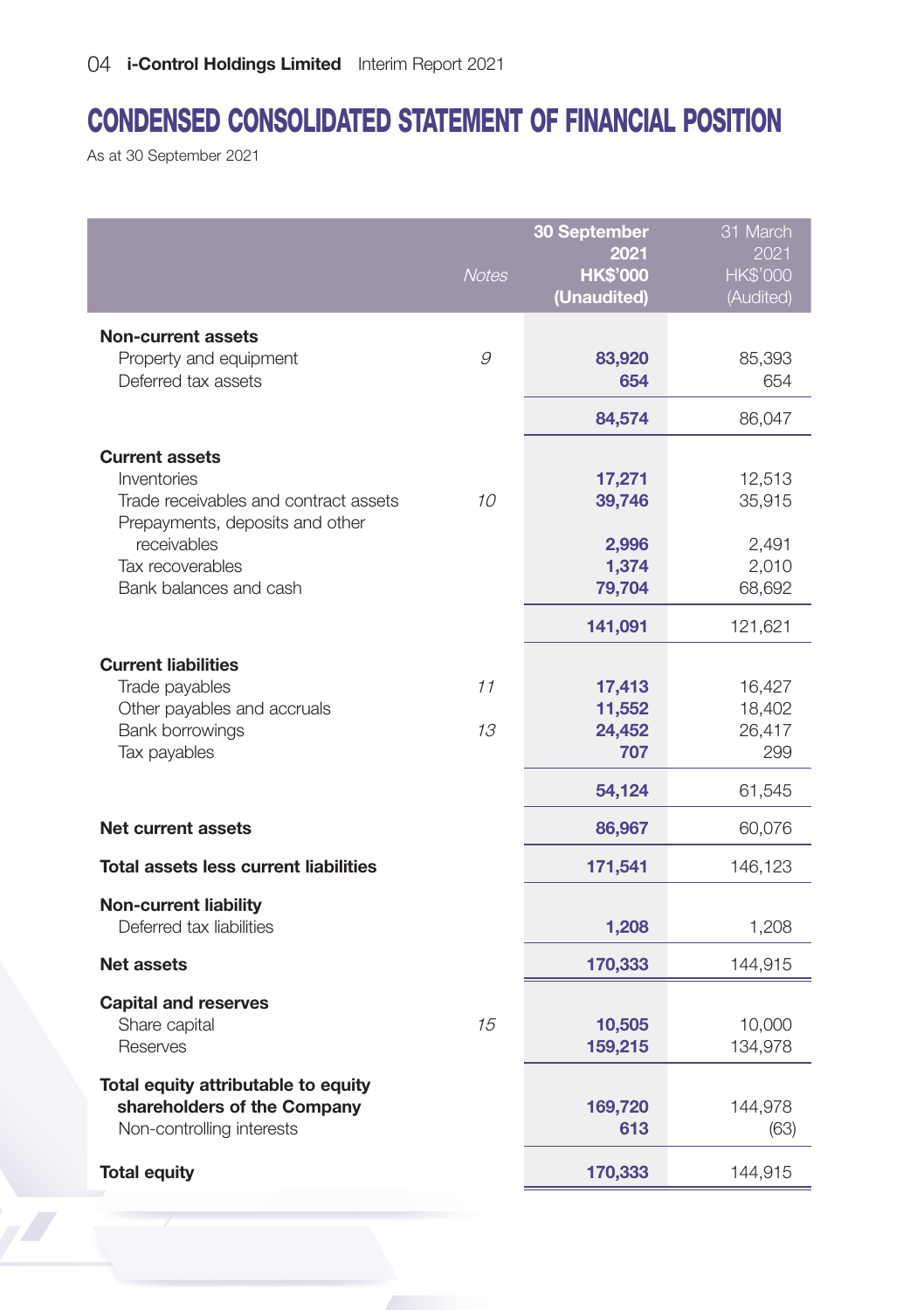# CONDENSED CONSOLIDATED STATEMENT OF CHANGES IN EQUITY

For the six months ended 30 September 2021

|                                                                                     |                         |                             | Attributable to the owners of the Company |                     |                                |                            |                     |                 |                         |                                        |
|-------------------------------------------------------------------------------------|-------------------------|-----------------------------|-------------------------------------------|---------------------|--------------------------------|----------------------------|---------------------|-----------------|-------------------------|----------------------------------------|
|                                                                                     |                         | <b>Shares</b><br>held under |                                           |                     | <b>Employee</b><br>share-based |                            |                     |                 | Non-                    |                                        |
|                                                                                     | <b>Share</b><br>capital | share award                 | <b>Share</b>                              |                     | Merger compensation            | <b>Translation</b>         | Retained<br>profits | <b>Total</b>    | controlling<br>interest |                                        |
|                                                                                     | HK\$'000                | scheme<br>HK\$'000          | premium<br>HK\$'000                       | reserve<br>HK\$'000 | reserve<br>HK\$'000            | reserve<br><b>HK\$'000</b> | <b>HK\$'000</b>     | <b>HK\$'000</b> | <b>HK\$'000</b>         | <b>Total Equity</b><br><b>HK\$'000</b> |
|                                                                                     |                         |                             |                                           |                     |                                |                            |                     |                 |                         |                                        |
| At 1 April 2020 (audited)                                                           | 10.000                  |                             | 35,344                                    | 10,817              |                                | (246)                      | 85,145              | 141,060         | ۰                       | 141.060                                |
| Profit for the period<br>Other comprehensive income for the period:                 |                         |                             |                                           |                     |                                |                            | 9,495               | 9,495           |                         | 9,495                                  |
| Exchange differences arising on<br>translating foreign operations                   |                         |                             |                                           |                     |                                | (2)                        | ä,                  | (2)             | L.                      | (2)                                    |
| Total comprehensive income                                                          |                         |                             |                                           |                     |                                |                            |                     | 9.493           |                         |                                        |
| for the period<br>2020 final dividend paid (note 7)                                 |                         | ÷.                          | (9,000)                                   |                     |                                | (2)<br>÷,                  | 9.495<br>÷,         | (9,000)         | ÷,                      | 9,493<br>(9,000)                       |
| At 30 September 2020 (unaudited)                                                    | 10,000                  | L,                          | 26,344                                    | 10.817              |                                | (248)                      | 94,640              | 141,553         | ÷,                      | 141,553                                |
| At 1 April 2021 (audited)                                                           | 10,000                  |                             | 26,344                                    | 10,817              |                                | (117)                      | 97,934              | 144,978         | (63)                    | 144,915                                |
|                                                                                     |                         |                             |                                           |                     |                                |                            |                     |                 |                         |                                        |
| Profit for the period<br>Other comprehensive income for the period:                 |                         |                             |                                           |                     |                                |                            | 3,013               | 3,013           | (219)                   | 2,794                                  |
| Exchange differences arising on<br>translating foreign operations                   |                         |                             | L                                         |                     |                                | (59)                       | ÷,                  | (59)            | $\overline{7}$          | (52)                                   |
| Total comprehensive income                                                          |                         |                             |                                           |                     |                                |                            |                     |                 |                         |                                        |
| for the period<br>Issue of shares under share award                                 |                         |                             |                                           |                     | ÷,                             | (59)                       | 3,013               | 2,954           | (212)                   | 2,742                                  |
| scheme (note 15)                                                                    | 5                       | (270)                       | 265                                       |                     |                                |                            |                     |                 | ٠                       |                                        |
| Issue of shares under placing (note 15)                                             | 500                     | ÷,                          | 28,000                                    |                     | ÷                              |                            | ٠                   | 28,500          | ٠                       | 28,500                                 |
| Capital injection by non-controlling interest<br>Equity-settled share-based payment |                         | ÷,                          |                                           |                     |                                |                            | ÷                   |                 | 888                     | 888                                    |
| transactions (note 14)                                                              |                         | ٠                           | ٠                                         | ٠                   | 116                            |                            | ÷,                  | 116             | ٠                       | 116                                    |
| 2021 final dividend paid (note 7)                                                   |                         | ÷,                          | (6,828)                                   | ÷,                  | L.                             |                            | ÷,                  | (6, 828)        | ۰                       | (6, 828)                               |
| At 30 September 2021 (unaudited)                                                    | 10,505                  | (270)                       | 47,781                                    | 10,817              | 116                            | (176)                      | 100,947             | 169,720         | 613                     | 170,333                                |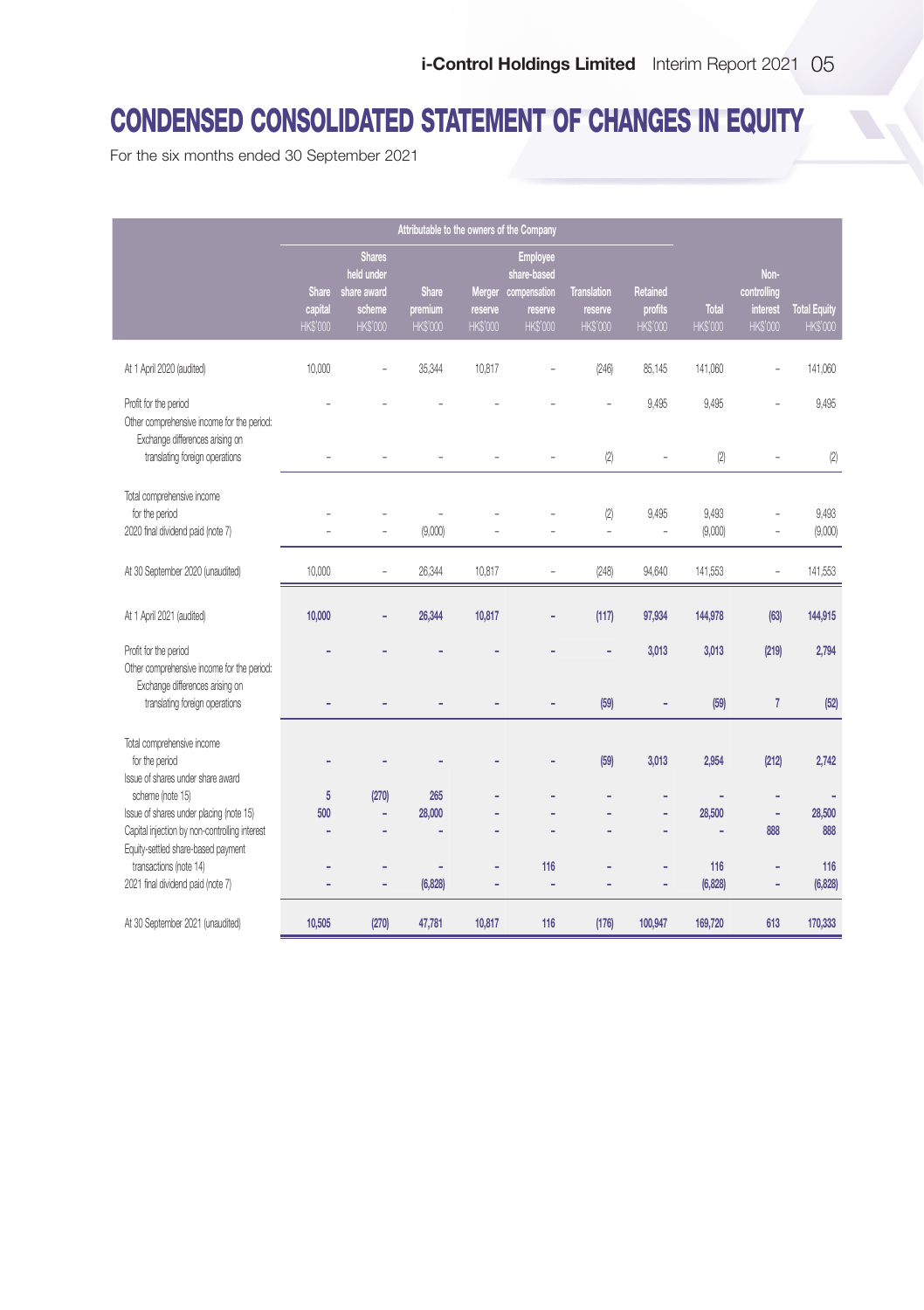# CONDENSED CONSOLIDATED STATEMENT OF CASH FLOWS

For the six months ended 30 September 2021

|                                                                                                                                                                                                                                                                                                  | 2021<br><b>HK\$'000</b><br>(Unaudited)       | Six months ended 30 September<br>2020<br><b>HK\$'000</b><br>(Unaudited) |
|--------------------------------------------------------------------------------------------------------------------------------------------------------------------------------------------------------------------------------------------------------------------------------------------------|----------------------------------------------|-------------------------------------------------------------------------|
| Net cash used in operating activities                                                                                                                                                                                                                                                            | (9,318)                                      | (2,985)                                                                 |
| <b>Investing activities</b><br>Acquisition of property and equipment<br>Bank interest received<br>Net cash (used in) from investing activities                                                                                                                                                   | (45)<br>26<br>(19)                           | (12)<br>25<br>13                                                        |
| <b>Financing activities</b><br>Dividend paid<br>Repayment of bank borrowings<br>Interest paid<br>Capital element of repayment of lease liability<br>Issue of shares under placing (note 15)<br>Capital injection by non-controlling interest<br>Interest element of repayment of lease liability | (6,828)<br>(1,965)<br>(191)<br>28,500<br>888 | (9,000)<br>(2,211)<br>(353)<br>(65)<br>(1)                              |
| Net cash from (used in) financing activities                                                                                                                                                                                                                                                     | 20,404                                       | (11,630)                                                                |
| Net increase (decrease) in cash and<br>cash equivalents                                                                                                                                                                                                                                          | 11,067                                       | (14,602)                                                                |
| Cash and cash equivalents at the beginning<br>of the period<br>Effect of foreign exchange rate changes                                                                                                                                                                                           | 68,692<br>(55)                               | 70,936<br>(2)                                                           |
| Cash and cash equivalents at the end of<br>the period, represented by bank balances<br>and cash                                                                                                                                                                                                  | 79,704                                       | 56,332                                                                  |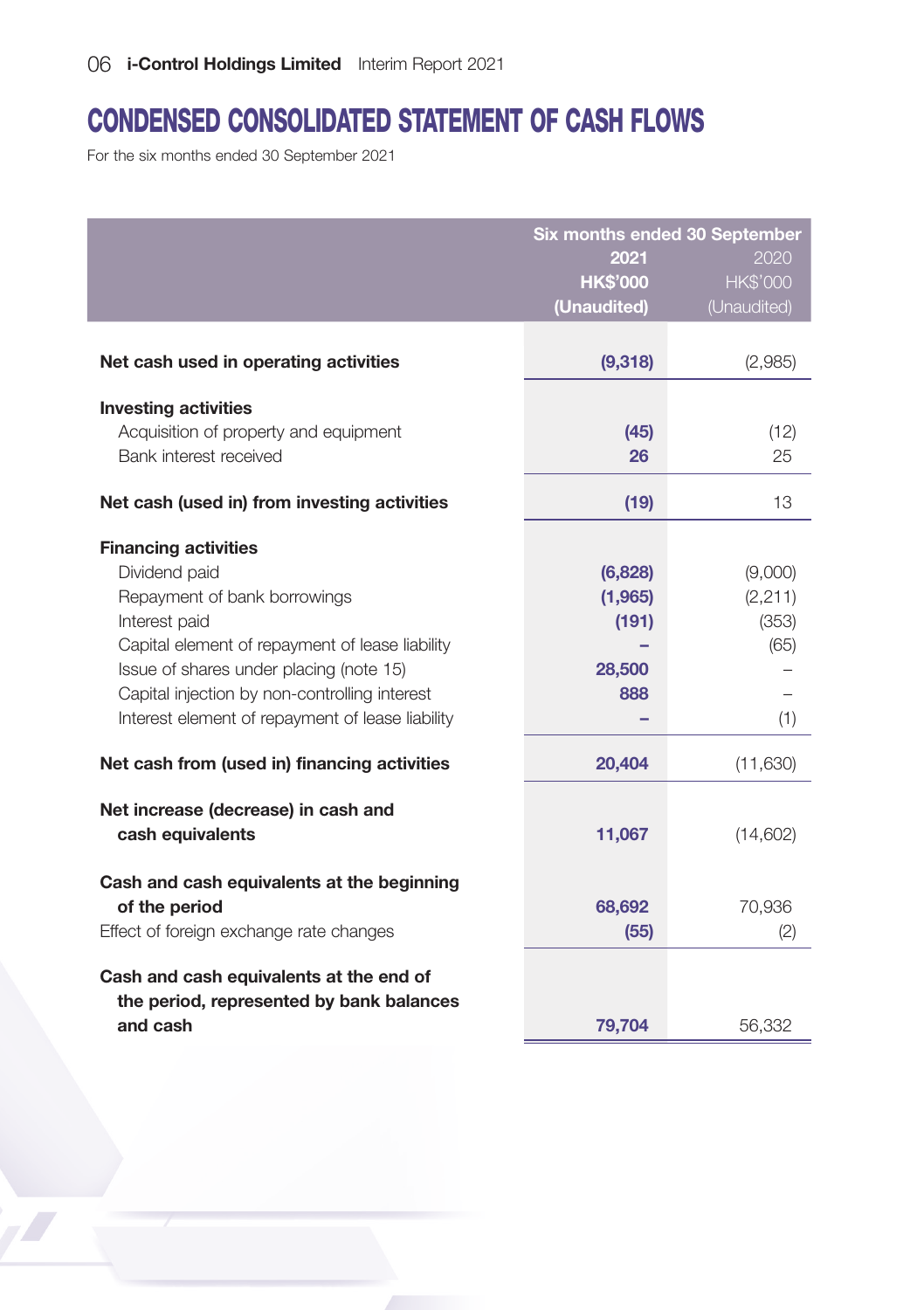# NOTES TO THE CONDENSED CONSOLIDATED FINANCIAL STATEMENTS

For the six months ended 30 September 2021

# 1. CORPORATE INFORMATION AND BASIS OF PREPARATION OF FINANCIAL INFORMATION

The Company was incorporated in the Cayman Islands on 21 August 2014 as an exempted company with limited liability under the Companies Law (as revised) of the Cayman Islands. The registered office of the Company is Windward 3, Regatta Office Park, PO Box 1350, Grand Cayman KY1-1108, Cayman Islands and its principal place of business is Units A&B, 12/F, MG Tower, 133 Hoi Bun Road, Kwun Tong, Kowloon, Hong Kong. The Company is engaged in investment holding while its principal subsidiaries are principally engaged in provision of video conferencing and multimedia audiovisual ("VCMA") solution services and cloud-based Information Technology and Operational Technology ("IT+OT") managed services.

The Company's shares ("Shares") have been listed on the Main Board of The Stock Exchange of Hong Kong Limited (the "Stock Exchange") since 18 December 2019. The Directors consider that the Company's immediate and ultimate holding company is Phoenix Time Holdings Limited, which is incorporated in the British Virgin Islands. Its ultimate controlling party is Mr. Zhong Naixiong.

The Company's financial statements are presented in Hong Kong dollars ("HK\$"), which is the Company's functional and presentation currency. Other than the subsidiaries established in the People's Republic of China (the "PRC") and Singapore whose functional currency is Renminbi and Singapore dollar respectively, the functional currency of the Company and other subsidiaries is HK\$.

# 2. SIGNIFICANT ACCOUNTING POLICIES

The condensed consolidated financial statements have been prepared on the historical cost basis.

The accounting policies used in the condensed consolidated financial statements are consistent with those followed in the preparation of the annual consolidated financial statements of the Group for the year ended 31 March 2021, except as described below.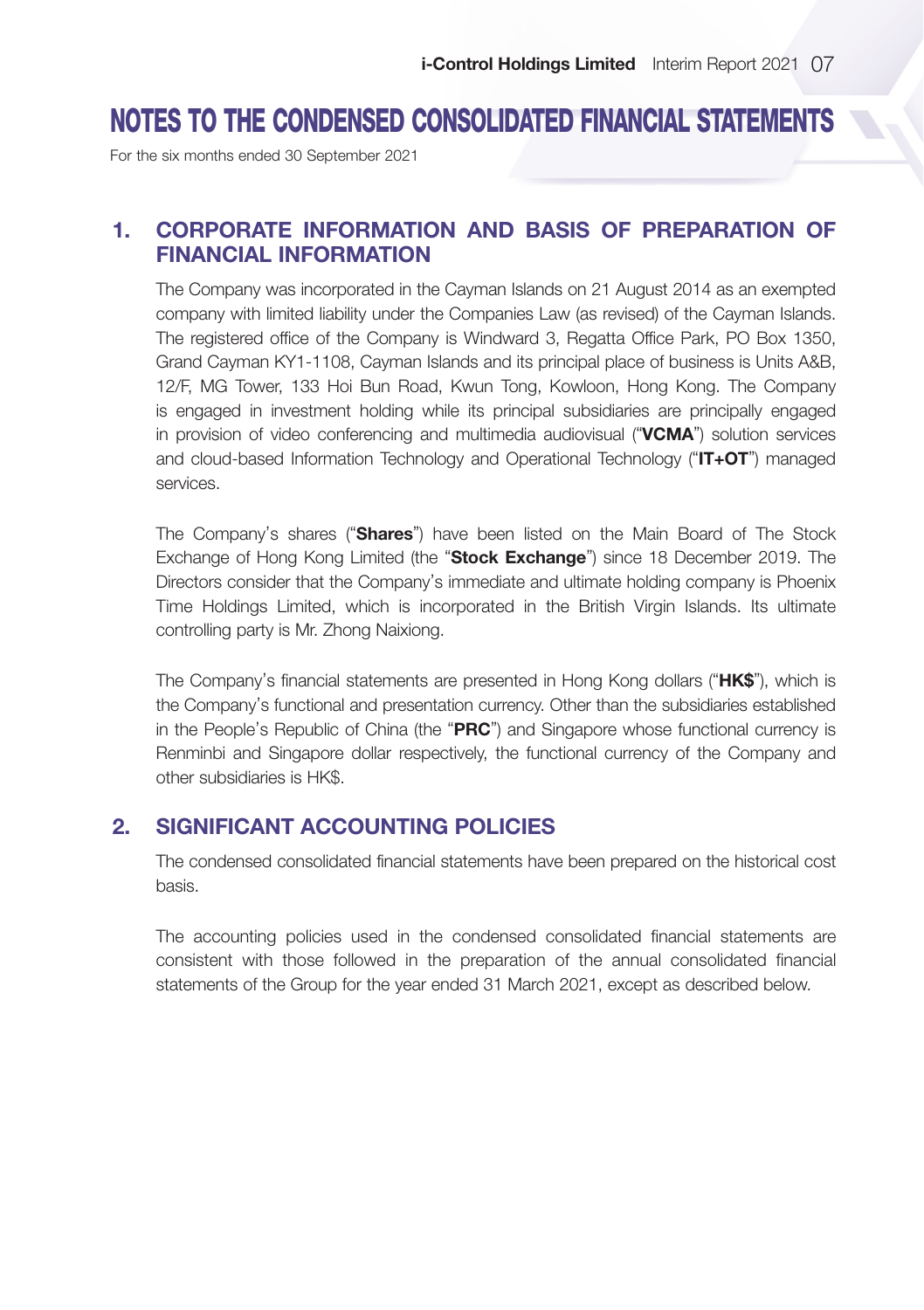Notes to the Condensed Consolidated Financial Statements For the six months ended 30 September 2021

In the current interim period, the Group has applied, for the first time, the following amendments to Hong Kong Financial Reporting Standards ("HKFRSs") and Hong Kong Accounting Standards ("HKASs") issued by the Hong Kong Institute of Certified Public Accountants which are effective for the Group's financial year beginning 1 April 2021:

| Amendments to HKFRS 9, HKAS 39, | Interest Rate Benchmark Reform      |
|---------------------------------|-------------------------------------|
| HKFRS 7. HKFRS 4 and HKFRS 16   | – Phase 2                           |
| Amendment to HKFRS 16           | Covid-19 – Related Rent Concessions |

The application of the amendments to HKFRSs in the current interim period has had no material effect on the Group's financial performance and positions for the current and prior periods and/or on the disclosures set out in these condensed consolidated financial statements.

## 3. REVENUE AND OTHER INCOME AND NET GAIN

Revenue represents the amounts received and receivable for services rendered in the normal course of business, net of discounts and sales related taxes. Analysis of the Group's revenue and other income and net gain is as follows:

|                                                                                                                                                     | Six months ended 30 September |                 |  |
|-----------------------------------------------------------------------------------------------------------------------------------------------------|-------------------------------|-----------------|--|
|                                                                                                                                                     | 2020<br>2021                  |                 |  |
|                                                                                                                                                     | <b>HK\$'000</b>               | <b>HK\$'000</b> |  |
|                                                                                                                                                     | (Unaudited)                   | (Unaudited)     |  |
| Disaggregated by major products or service line:<br>- VCMA solution services<br>- VCMA maintenance services<br>- Cloud-based IT+OT managed services | 61,645<br>10,868<br>1,796     | 65,734<br>9,536 |  |
|                                                                                                                                                     | 74,309                        | 75.270          |  |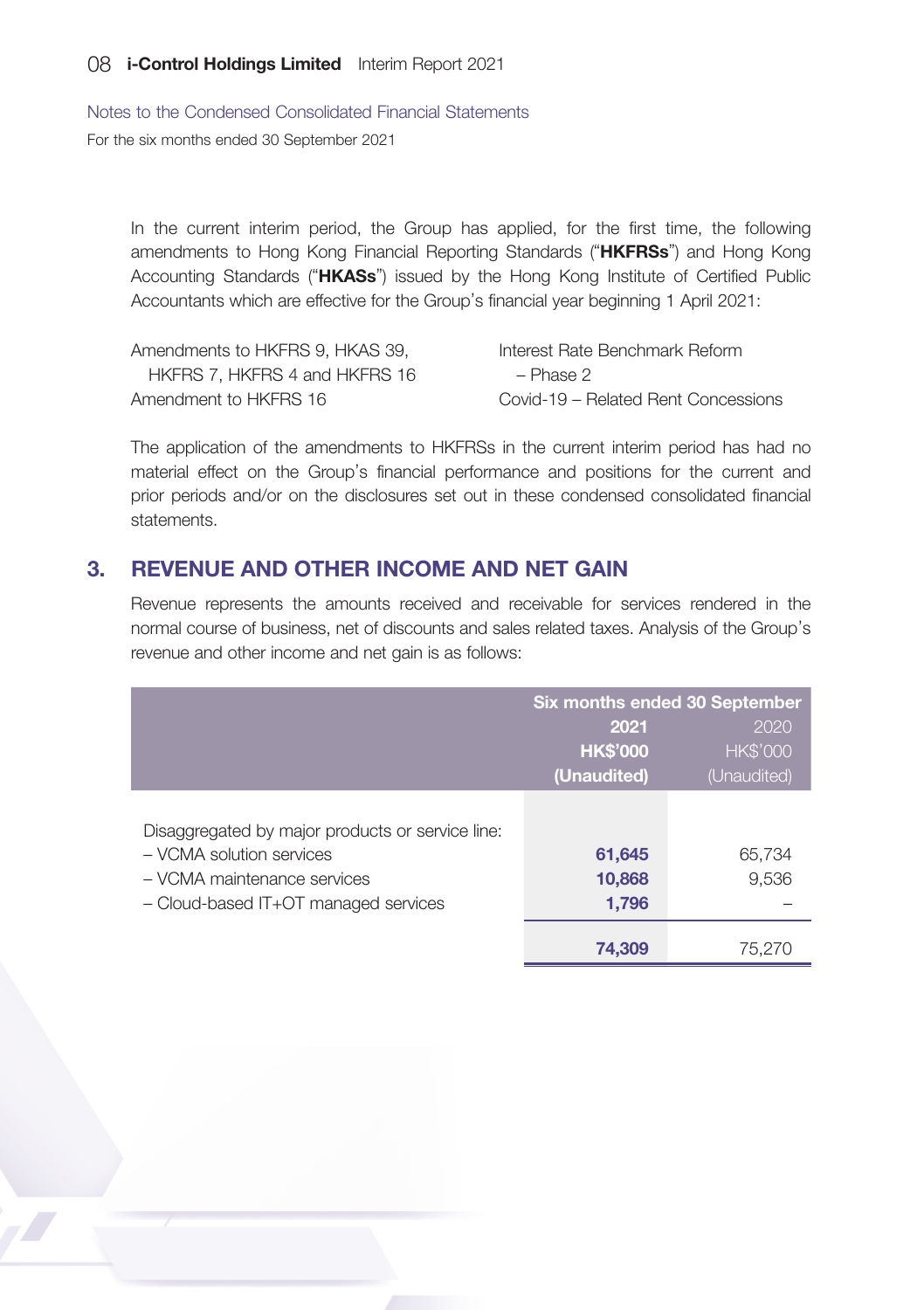Notes to the Condensed Consolidated Financial Statements

For the six months ended 30 September 2021

#### Disaggregation of revenue by timing of recognition

|                                                                  | Six months ended 30 September |                 |  |
|------------------------------------------------------------------|-------------------------------|-----------------|--|
|                                                                  | 2021<br>2020                  |                 |  |
|                                                                  | <b>HK\$'000</b>               | <b>HK\$'000</b> |  |
|                                                                  | (Unaudited)                   | (Unaudited)     |  |
| Timing of revenue recognition<br>At a point in time<br>Over time | 63,441<br>10,868              | 65,734<br>9,536 |  |
| Total revenue from contracts with customers                      | 74,309                        | 75,270          |  |

|                           | Six months ended 30 September |                 |  |
|---------------------------|-------------------------------|-----------------|--|
|                           | 2021<br>2020                  |                 |  |
|                           | <b>HK\$'000</b>               | <b>HK\$'000</b> |  |
|                           | (Unaudited)                   | (Unaudited)     |  |
|                           |                               |                 |  |
| Other income and net gain |                               |                 |  |
| Government grants (note)  |                               | 2,312           |  |
| Bank interest income      | 26                            | 25              |  |
| Net exchange (loss) gain  | (6)                           | 120             |  |
|                           | 20                            | 2.45.           |  |

Note: During the period ended 30 September 2020, the Group recognised government grants of approximately HK\$2,312,000 in respect of COVID-19-related subsidies related to Employment Support Scheme provided by The Government of the Hong Kong Special Administrative Region under the Anti-Epidemic Fund. There are no unfulfilled conditions and other contingencies attached to the receipts of those subsidies.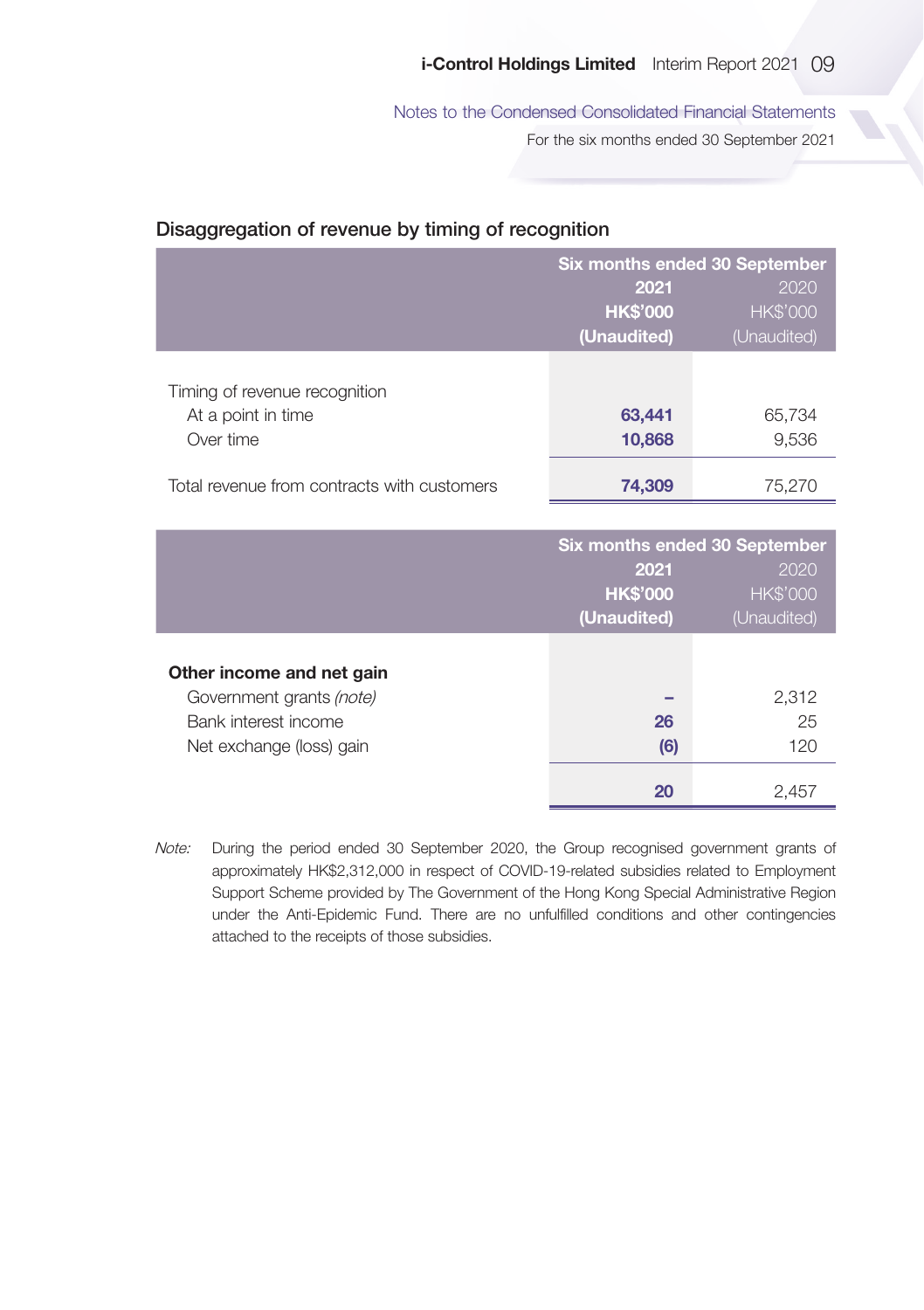Notes to the Condensed Consolidated Financial Statements For the six months ended 30 September 2021

# 4. SEGMENT INFORMATION

The Directors consider that there are two operating and reportable business segments for the Group, being the provision of VCMA solution and maintenance services and cloudbased IT+OT managed services. The Group's operating segments are reported in a manner consistent with the information reported to the Board, being the chief operating decision maker (the "CODM"), for the purposes of resources allocation and performance assessment.

The Directors have chosen to organise the Group around differences in products and services.

Specifically, the Group's reportable segments are as follows:

- 1. Provision of VCMA solution and maintenance services
- 2. Provision of cloud-based IT+OT managed services

#### (a) Segment revenue and results

The following is an analysis of the Group's revenue and results by reportable segments:

|                                                                                              | Provision of VCMA solution<br>and maintenance services |                                       | Provision of cloud-based<br>IT+OT managed services |                                        | <b>Total</b>                          |                                        |  |
|----------------------------------------------------------------------------------------------|--------------------------------------------------------|---------------------------------------|----------------------------------------------------|----------------------------------------|---------------------------------------|----------------------------------------|--|
|                                                                                              | 2021<br><b>HK\$'000</b><br>(Unaudited)                 | 2020<br><b>HKS'000</b><br>(Unaudited) | 2021<br><b>HKS'000</b><br>(Unaudited)              | 2020<br><b>HK\$'000</b><br>(Unaudited) | 2021<br><b>HKS'000</b><br>(Unaudited) | 2020<br><b>HK\$'000</b><br>(Unaudited) |  |
| For the period ended<br>30 September<br>Segment revenue -<br>external customers              | 72,513                                                 | 75,270                                | 1,796                                              |                                        | 74,309                                | 75,270                                 |  |
| Segment results                                                                              | 12,599                                                 | 14,519                                | (1,458)                                            |                                        | 11,141                                | 14,519                                 |  |
| Unallocated other income and<br>net (loss) gain<br>Unallocated expenses<br>Profit before tax |                                                        |                                       |                                                    |                                        | (41)<br>(7, 278)<br>3,822             | 2,457<br>(6, 314)<br>10,662            |  |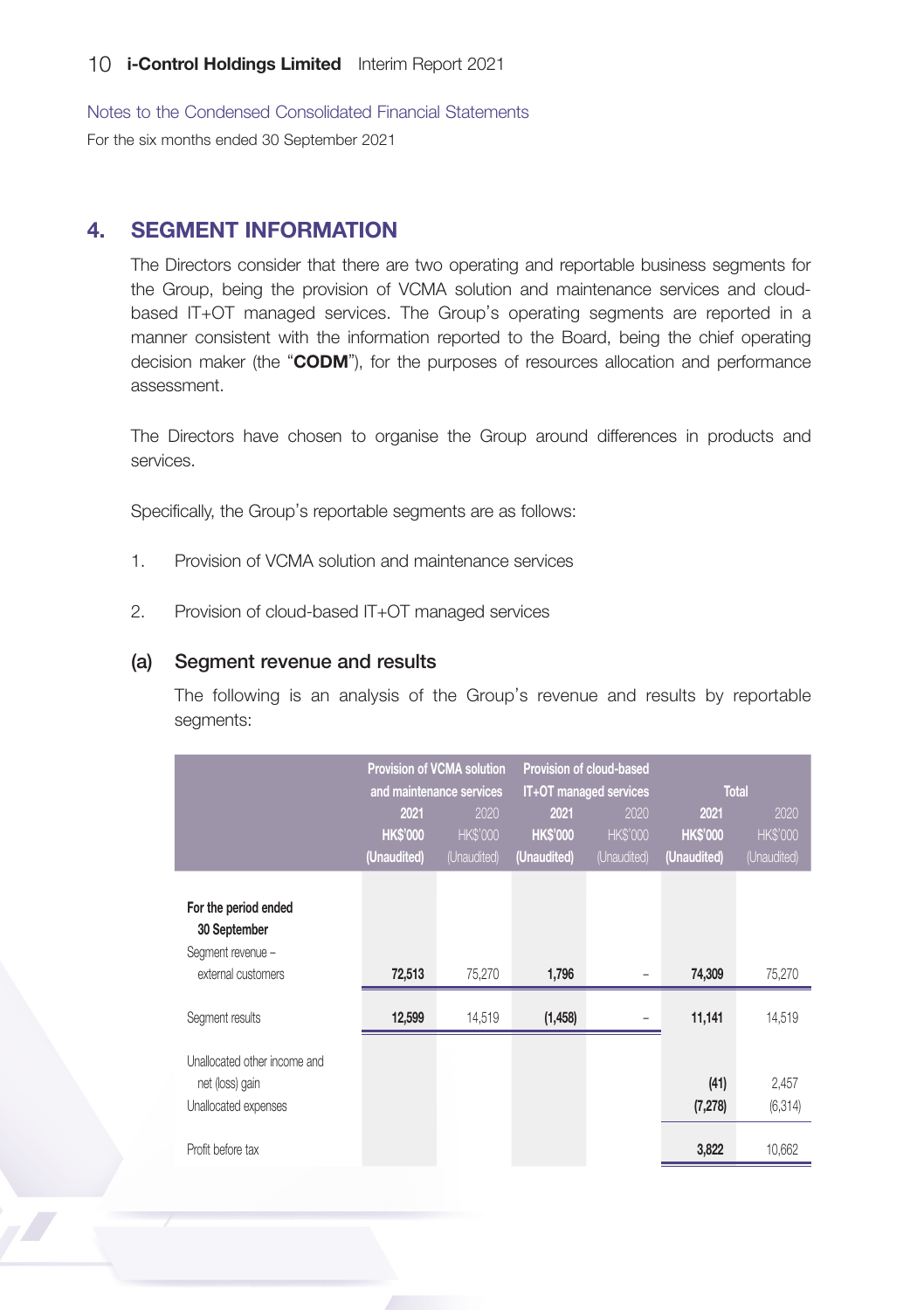Notes to the Condensed Consolidated Financial Statements For the six months ended 30 September 2021

Segment results represents the result from each segment without allocation of Directors' emoluments, other income and net gain, certain items of other operating expenses and finance costs. This is the measure reported to the CODM for the purposes of resource allocation and assessment of segment performance.

#### (b) Segment assets and liabilities

The following is an analysis of the Group's assets and liabilities by reportable seaments:

|                                | Provision of VCMA solution and<br>maintenance services |                 | Provision of cloud-based IT+OT | managed services | Total          |                 |
|--------------------------------|--------------------------------------------------------|-----------------|--------------------------------|------------------|----------------|-----------------|
|                                | 30 September                                           | 31 March        | 30 September                   | 31 March         | 30 September   | 31 March        |
|                                | 2021                                                   | 2021            | 2021                           | 2021             | 2021           | 2021            |
|                                | <b>HKS'000</b>                                         | <b>HK\$'000</b> | <b>HKS'000</b>                 | <b>HK\$'000</b>  | <b>HKS'000</b> | <b>HK\$'000</b> |
|                                | (Unaudited)                                            | (Audited)       | (Unaudited)                    | (Audited)        | (Unaudited)    | (Audited)       |
| As at 30 September/31 March    |                                                        |                 |                                |                  |                |                 |
| Segment assets                 | 54,384                                                 | 47,085          | 6,681                          | 3,917            | 61,065         | 51,002          |
| <b>Unallocated assets</b>      |                                                        |                 |                                |                  | 164,600        | 156,666         |
| Total assets                   |                                                        |                 |                                |                  | 225,665        | 207,668         |
| <b>Segment liabilities</b>     | (25, 117)                                              | (25, 714)       | (2,710)                        | (4,940)          | (27, 827)      | (30, 654)       |
| <b>Unallocated liabilities</b> |                                                        |                 |                                |                  | (27, 505)      | (32,099)        |
| <b>Total liabilities</b>       |                                                        |                 |                                |                  | (55, 332)      | (62, 753)       |

For the purposes of monitoring segment performance and allocating resources between segments:

- all assets are allocated to reportable segments other than certain property and equipment, bank balances and cash, certain prepayments, deposits and other receivables, deferred tax assets and tax recoverables which are unable to allocate to reportable segments; and
- all liabilities are allocated to reportable segments other than certain other payables and accruals, bank borrowings, tax payables and deferred tax liabilities.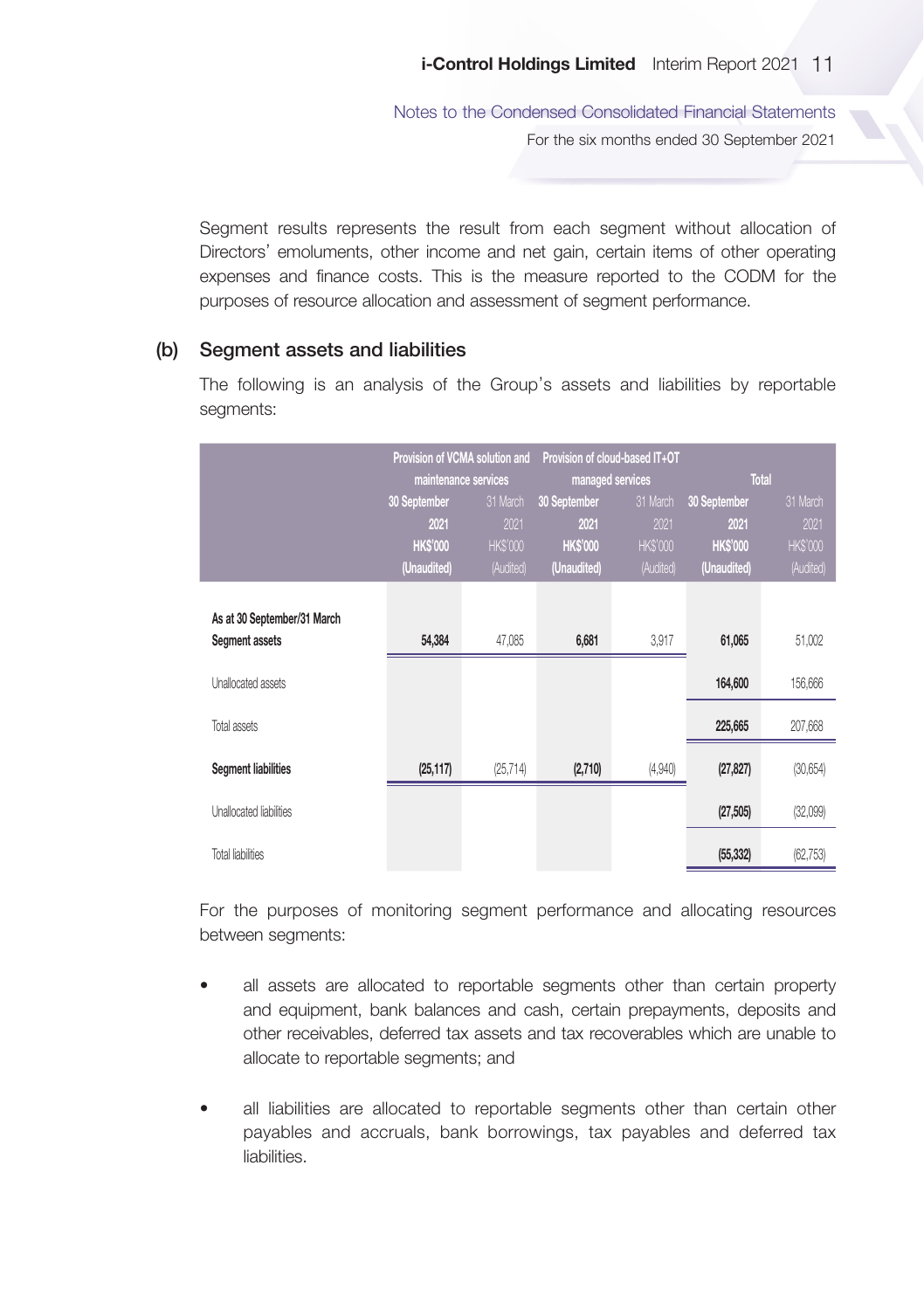Notes to the Condensed Consolidated Financial Statements For the six months ended 30 September 2021

#### (c) Geographical information

The Group's operations are located in Hong Kong (place of domicile), the PRC and Singapore. The Group's customers are mainly located in Hong Kong, the PRC and Macau.

An analysis of the Group's revenue from external customers is presented based on the location of customers as below:

|                                          | <b>Six months ended 30 September</b> |                 |  |
|------------------------------------------|--------------------------------------|-----------------|--|
|                                          | 2021                                 | 2020            |  |
|                                          | <b>HK\$'000</b>                      | <b>HK\$'000</b> |  |
|                                          | (Unaudited)                          | (Unaudited)     |  |
|                                          |                                      |                 |  |
| Hong Kong (place of domicile)            | 71,687                               | 73,923          |  |
| The PRC (other than Hong Kong and Macau) | 2,257                                | 979             |  |
| Macau                                    | 365                                  | 368             |  |
|                                          | 74,309                               | 75,270          |  |

The Group's information about its non-current assets (note) is presented based on location of the assets as below:

|                                                                           | 30 September<br>2021<br><b>HK\$'000</b><br>(Unaudited) | 31 March<br>2021<br><b>HK\$'000</b><br>(Audited) |
|---------------------------------------------------------------------------|--------------------------------------------------------|--------------------------------------------------|
| Hong Kong (place of domicile)<br>The PRC (other than Hong Kong and Macau) | 83,910<br>10                                           | 85,386                                           |
|                                                                           | 83,920                                                 | 85.393                                           |

Note: Non-current assets excluded deferred tax assets.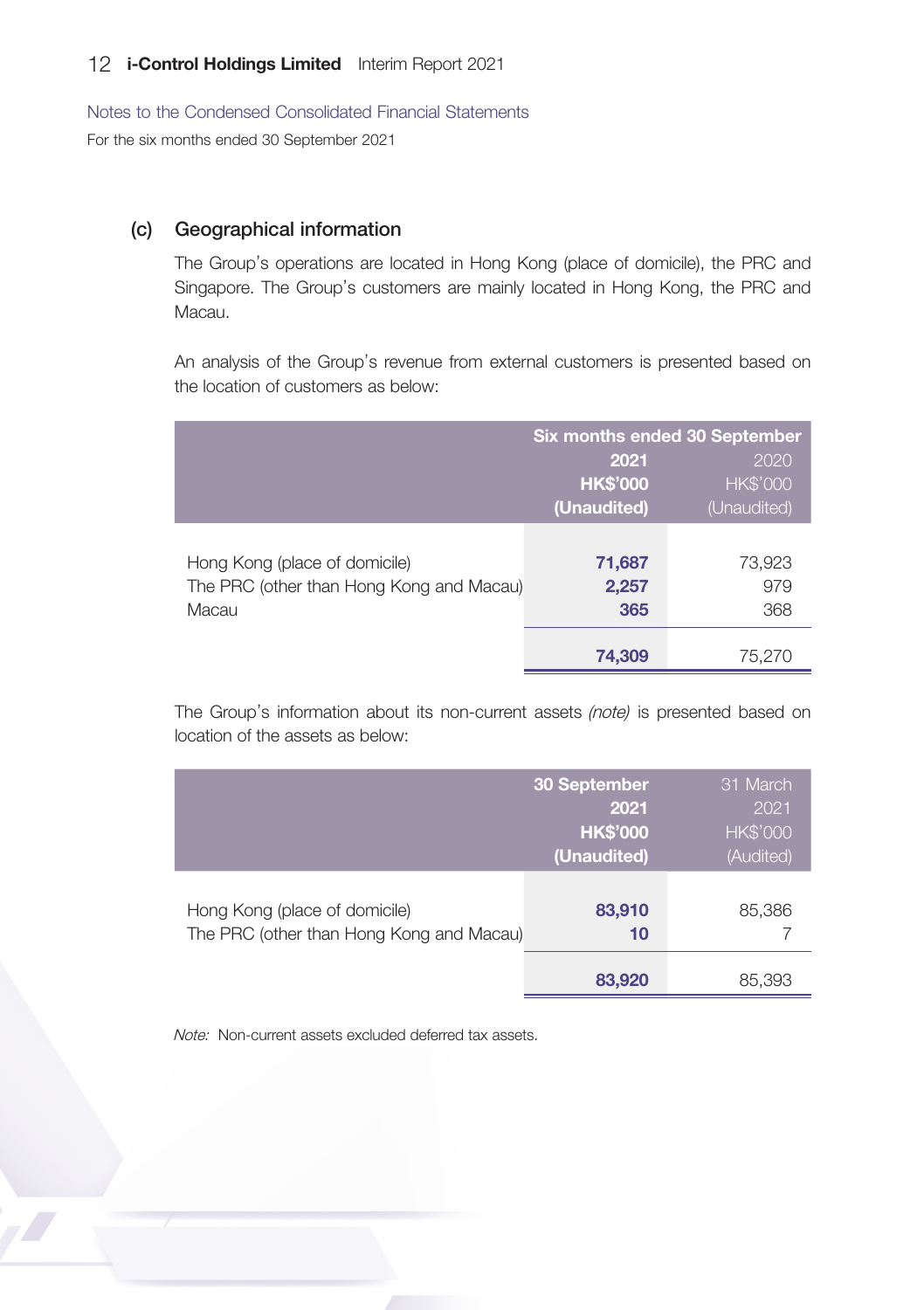Notes to the Condensed Consolidated Financial Statements

For the six months ended 30 September 2021

## 5. FINANCE COSTS

|                                      | <b>Six months ended 30 September</b> |                 |
|--------------------------------------|--------------------------------------|-----------------|
|                                      | 2021                                 | 2020            |
|                                      | <b>HK\$'000</b>                      | <b>HK\$'000</b> |
|                                      | (Unaudited)                          | (Unaudited)     |
|                                      |                                      |                 |
| Interest expenses on bank borrowings | 191                                  | 353             |
| Interest on lease liability          |                                      |                 |
|                                      | 191                                  | 354             |

# 6. INCOME TAX EXPENSES

|                                                                                             | Six months ended 30 September |                  |
|---------------------------------------------------------------------------------------------|-------------------------------|------------------|
|                                                                                             | 2021                          | 2020             |
|                                                                                             | <b>HK\$'000</b>               | <b>HK\$'000</b>  |
|                                                                                             | (Unaudited)                   | (Unaudited)      |
| Current tax:<br>- Hong Kong Profits Tax<br>- PRC Enterprise Income Tax<br>Deferred taxation | 1,028                         | 1,123<br>4<br>40 |
| Total income tax expenses for the period                                                    | 1,028                         | 1,167            |

Under the two-tiered profits tax rates regime in Hong Kong, the first HK\$2 million of profits of qualifying corporation will be taxed at 8.25%, and profits above HK\$2 million will be taxed at 16.5%. For the six months ended 30 September 2021 and 2020, Hong Kong Profits Tax of the qualified entity of the Group is calculated in accordance with the two-tiered profits tax rates regime. The profits of other Group entities in Hong Kong not qualifying for the twotiered profits tax rates regime continue to be taxed at the flat rate of 16.5%.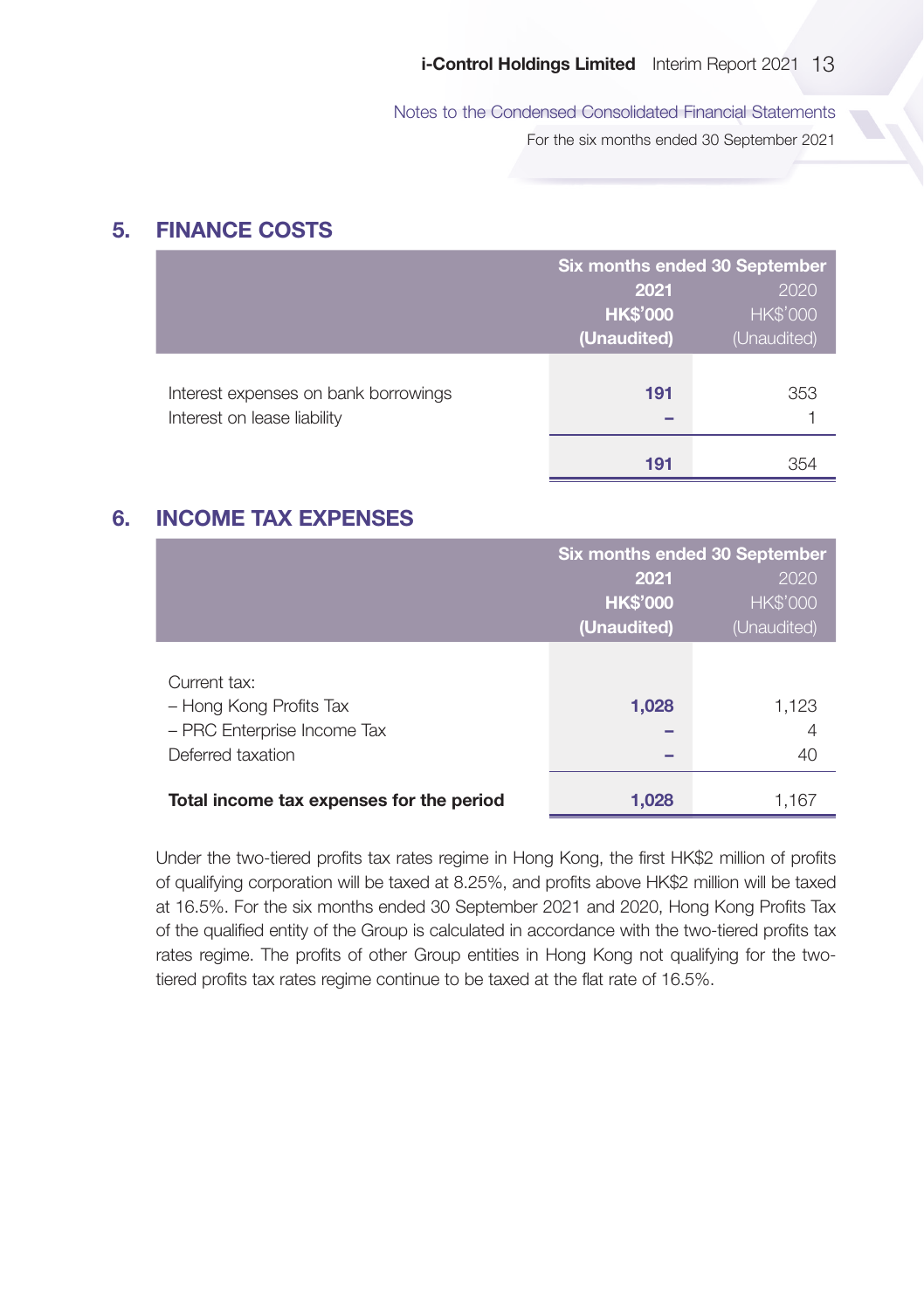Notes to the Condensed Consolidated Financial Statements

For the six months ended 30 September 2021

Under the Law of the PRC on Enterprise Income Tax (the "EIT Law") and Implementation Regulation of the EIT Law, PRC Enterprise Income Tax is calculated at 25% (2020: 25%) of the estimated assessable profits for the six months ended 30 September 2021.

The Singapore subsidiary is in loss-making position for the six months ended 30 September 2021 and 2020 and accordingly does not have any provision for Singapore Corporate Tax at 17%.

Pursuant to the rules and regulations of the Cayman Islands, the Group is not subject to any income tax in the Cayman Islands.

## 7. DIVIDEND

The Board resolved not to declare any interim dividend for the six months ended 30 September 2021 (2020: nil).

The payment of a final dividend of HK0.65 cents per share amounted to approximately HK\$6,828,000 for the year ended 31 March 2021 (2020: HK0.9 cents per share amounted to HK\$9,000,000) was resolved and declared at the annual general meeting of the Company held on 26 August 2021. The date of payment was on 29 September 2021.

# 8. EARNINGS PER SHARE

|                                                                     |                 | Six months ended 30 September |  |
|---------------------------------------------------------------------|-----------------|-------------------------------|--|
|                                                                     | 2021            | 2020                          |  |
|                                                                     | <b>HK\$'000</b> | <b>HK\$'000</b>               |  |
|                                                                     | (Unaudited)     | (Unaudited)                   |  |
|                                                                     |                 |                               |  |
| <b>Earnings</b>                                                     |                 |                               |  |
| Earnings for the purpose of basic and<br>diluted earnings per share | 2.794           | 9.495                         |  |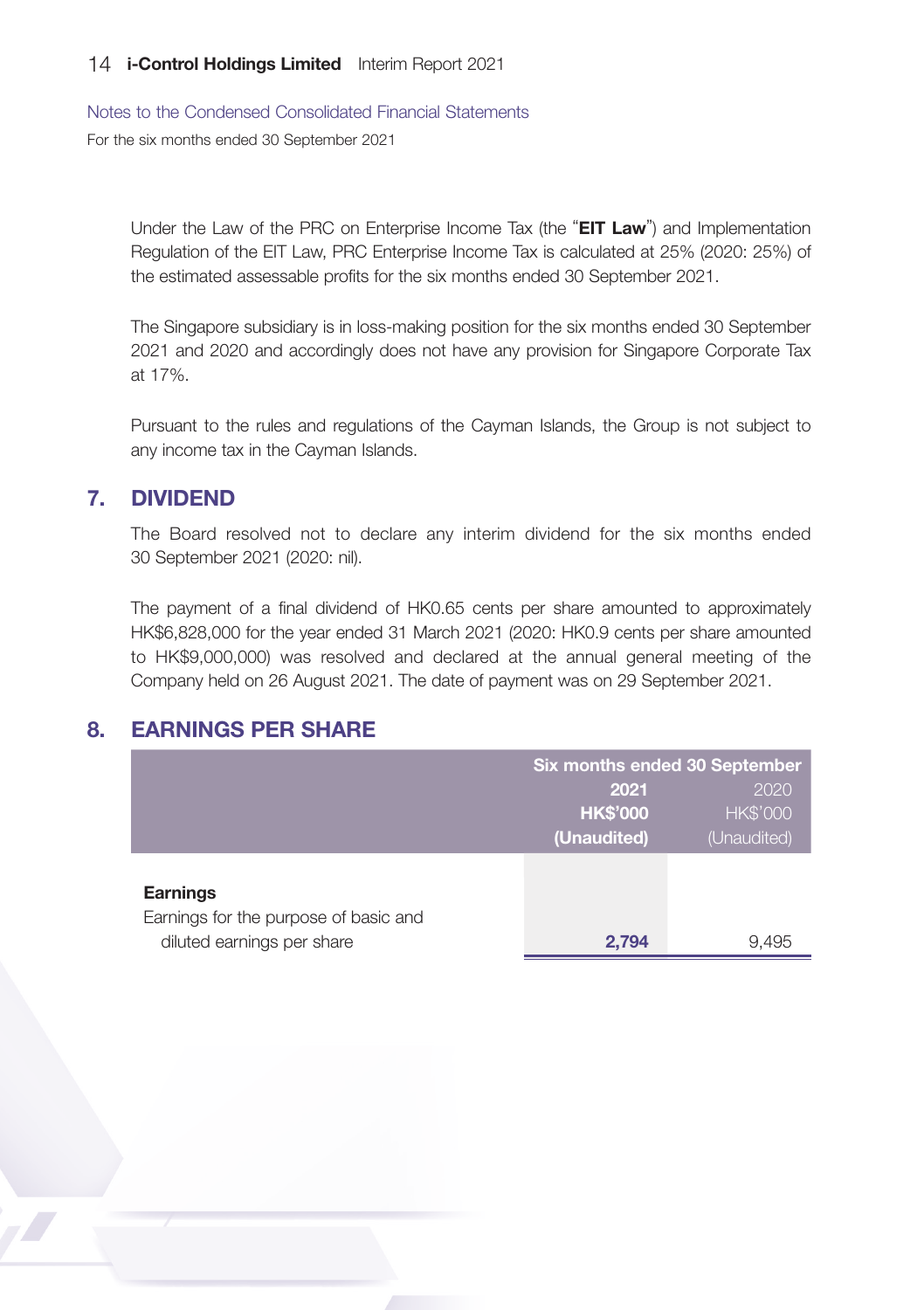Notes to the Condensed Consolidated Financial Statements

For the six months ended 30 September 2021

|                                                                                                               | 2021<br>'000       | Six months ended 30 September<br>2020<br>'000 |
|---------------------------------------------------------------------------------------------------------------|--------------------|-----------------------------------------------|
| Number of shares<br>Weighted average number of ordinary shares<br>for the purpose of basic earnings per share | 1,012,197          | 1,000,000                                     |
| Weighted average number of ordinary shares<br>in issue<br>Effect of share options granted                     | 1,012,197<br>2,688 | 1,000,000                                     |
| Weighted average number of ordinary shares<br>for the purpose of diluted earnings per share                   | 1,014,885          | 1.000.000                                     |

The diluted earnings per share is calculated by adjusting the weighted average number of ordinary shares outstanding by the assumption of the conversion of all potential dilutive ordinary shares arising from share options granted by the Company.

# 9. MOVEMENTS IN PROPERTY AND EQUIPMENT

During the six months ended 30 September 2021, the Group acquired approximately HK\$45,000 (2020: HK\$12,000) of property and equipment and approximately HK\$1,519,000 (2020: HK\$1,715,000) of depreciation was recognised in the condensed consolidated statement of profit or loss and other comprehensive income.

# 10. TRADE RECEIVABLES AND CONTRACT ASSETS

|                                      | 30 September<br>2021<br><b>HK\$'000</b><br>(Unaudited) | 31 March<br>2021<br><b>HK\$'000</b><br>(Audited) |
|--------------------------------------|--------------------------------------------------------|--------------------------------------------------|
| Trade receivables<br>Contract assets | 39,265<br>481                                          | 35,637<br>278                                    |
|                                      | 39,746                                                 | 35,915                                           |

As at 30 September 2021, trade receivables of approximately HK\$237,000 (31 March 2021: HK\$258,000) represented trade receivables from a related company.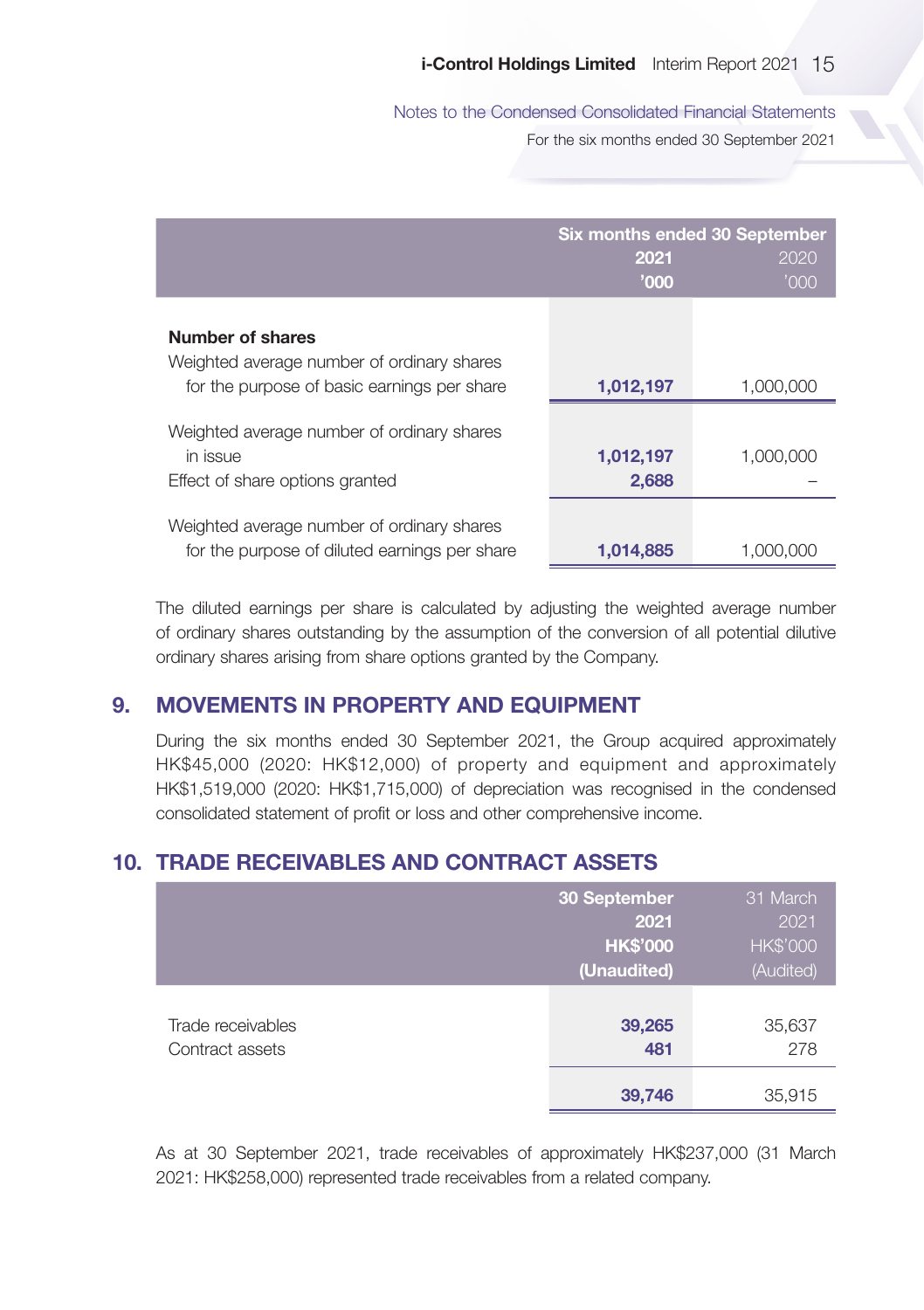Notes to the Condensed Consolidated Financial Statements

For the six months ended 30 September 2021

The Group generally allows credit periods ranged from 30 days to 180 days to the customers. The following is an ageing analysis of trade receivables, presented based on date of acknowledgement of receipt of goods by customers, which approximated the respective revenue recognition dates, at the end of each reporting period.

|                                                                                     | 30 September<br>2021<br><b>HK\$'000</b><br>(Unaudited) | 31 March<br>2021<br><b>HK\$'000</b><br>(Audited)     |
|-------------------------------------------------------------------------------------|--------------------------------------------------------|------------------------------------------------------|
| 0 to 30 days<br>31 to 60 days<br>61 to 120 days<br>121 to 365 days<br>Over 365 days | 14,798<br>3,095<br>9,505<br>9,182<br>2,685<br>39,265   | 15,823<br>6,712<br>4,464<br>4,987<br>3,651<br>35.637 |

The Group measures the loss allowance for trade receivables and contract assets at an amount equal to lifetime expected credit losses. The expected credit losses on trade receivables and contract assets are estimated using a provision matrix by reference to past default experience and creditworthiness of the debtor and an analysis of the debtor's current financial position, adjusted for factors that are specific to the debtors, general economic conditions of the industry in which the debtors operate and an assessment of both the current as well as the forecast direction of conditions at the reporting date. The expected credit losses on contract assets are estimated based on past default experience on amounts not yet past due.

As at 30 September 2021, gross amount of trade receivables and contract assets amounting to approximately HK\$39,746,000 (31 March 2021: HK\$35,915,000) arose from contracts with customers. No loss allowance has been made on trade receivables and contract assets as the amount is immaterial.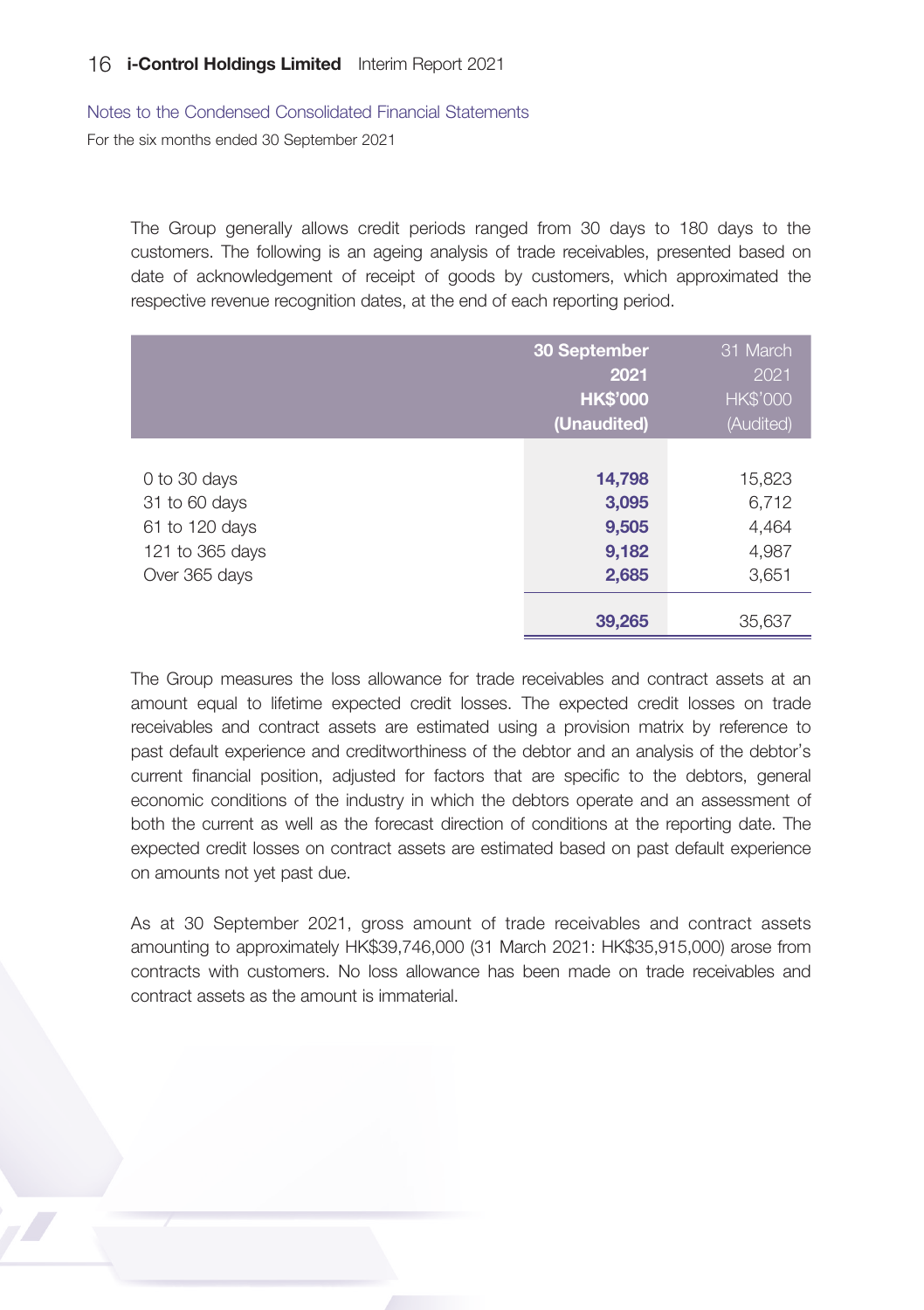Notes to the Condensed Consolidated Financial Statements

For the six months ended 30 September 2021

# 11. TRADE PAYABLES

An ageing analysis of trade payables presented based on the date of recognition at the end of the reporting period is as follows:

|                                               | 30 September<br>2021<br><b>HK\$'000</b><br>(Unaudited) | 31 March<br>2021<br><b>HK\$'000</b><br>(Audited) |
|-----------------------------------------------|--------------------------------------------------------|--------------------------------------------------|
| 0 to 60 days<br>61 to 90 days<br>Over 90 days | 6,622<br>747<br>10,044                                 | 8,974<br>834<br>6,619                            |
|                                               | 17,413                                                 | 16,427                                           |

The general credit periods on purchase of goods ranged from 30 days to 180 days. The Group has financial risk management policies or plans for its payables with respect to the credit timeframe.

# 12. LEASE LIABILITY

There is no lease liability as at 30 September 2021 (31 March 2021: nil).

Amounts recognised in profit or loss:

|                                       | Six months ended 30 September |                 |
|---------------------------------------|-------------------------------|-----------------|
|                                       | 2020<br>2021                  |                 |
|                                       | <b>HK\$'000</b>               | <b>HK\$'000</b> |
|                                       | (Unaudited)                   | (Unaudited)     |
|                                       |                               |                 |
| Interest expense on lease liability   | _                             |                 |
| Expense relating to short-term leases | 294                           |                 |

For the six months ended 30 September 2021, the total cash outflow for leases amount to approximately HK\$294,000 (2020: HK\$193,000).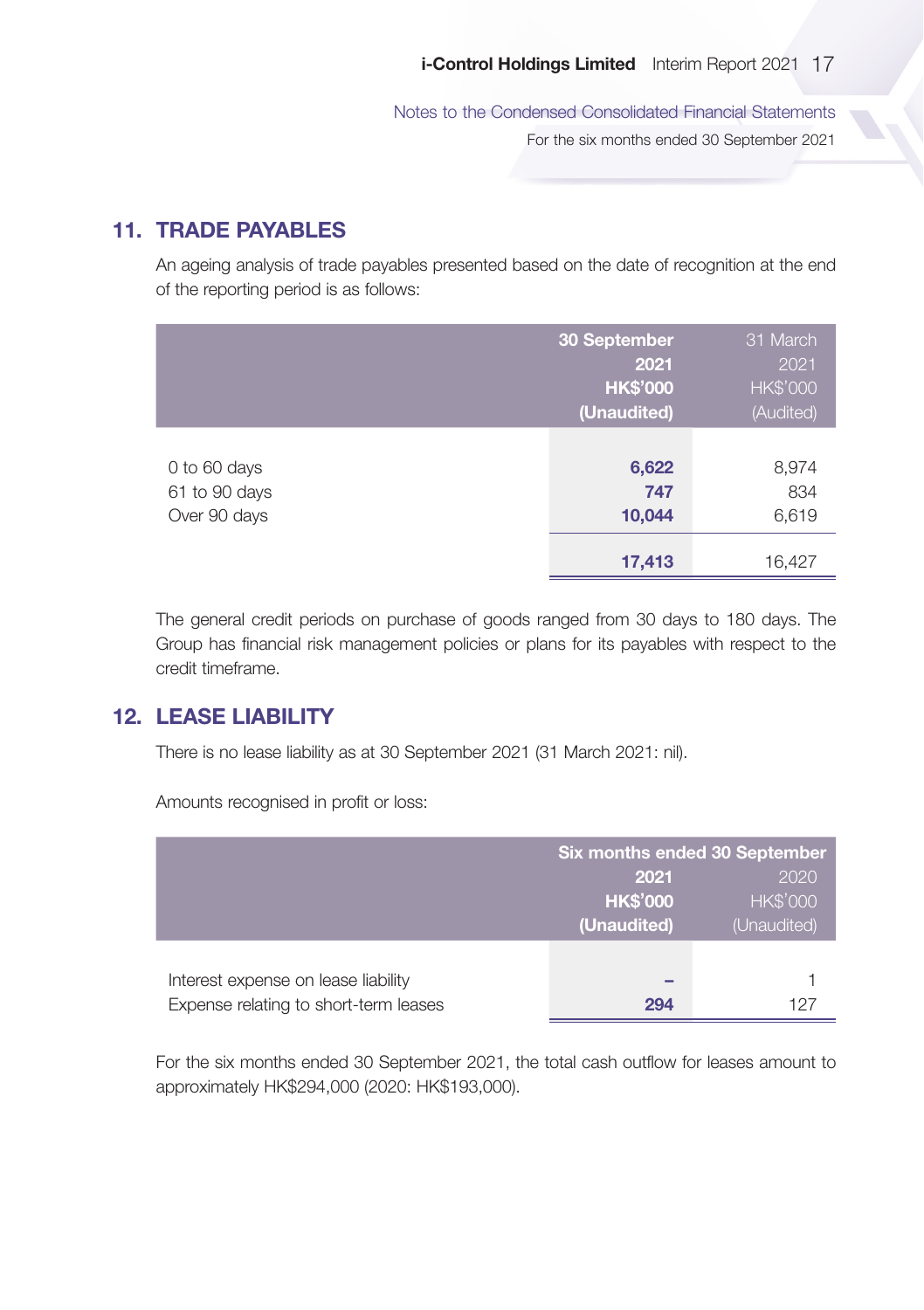Notes to the Condensed Consolidated Financial Statements

For the six months ended 30 September 2021

# 13. BANK BORROWINGS

|                                                                                                                                            | 30 September<br>2021 | 31 March<br>2021 |
|--------------------------------------------------------------------------------------------------------------------------------------------|----------------------|------------------|
|                                                                                                                                            | <b>HK\$'000</b>      | <b>HK\$'000</b>  |
|                                                                                                                                            | (Unaudited)          | (Audited)        |
| Secured mortgage loans                                                                                                                     | 24,452               | 26,417           |
| Carrying amount repayable (based on<br>scheduled repayment dates set out in<br>the loan agreements):                                       |                      |                  |
| Within one year<br>More than one year but not exceeding                                                                                    | 3,973                | 21,481           |
| two years<br>More than two years but not exceeding                                                                                         | 4,096                | 4,439            |
| five years                                                                                                                                 | 12,287               | 497              |
| After five years                                                                                                                           | 4,096                |                  |
|                                                                                                                                            | 24,452               | 26,417           |
| Carrying amount of bank loans that are not<br>repayable within one year from the end of<br>the reporting period but contain a repayment on |                      |                  |
| demand clause (shown under current liabilities)                                                                                            | 20,479               | 4.936            |
| Carrying amount repayable within one year                                                                                                  | 3,973                | 21,481           |
| Amounts shown under current liabilities                                                                                                    | 24,452               | 26,417           |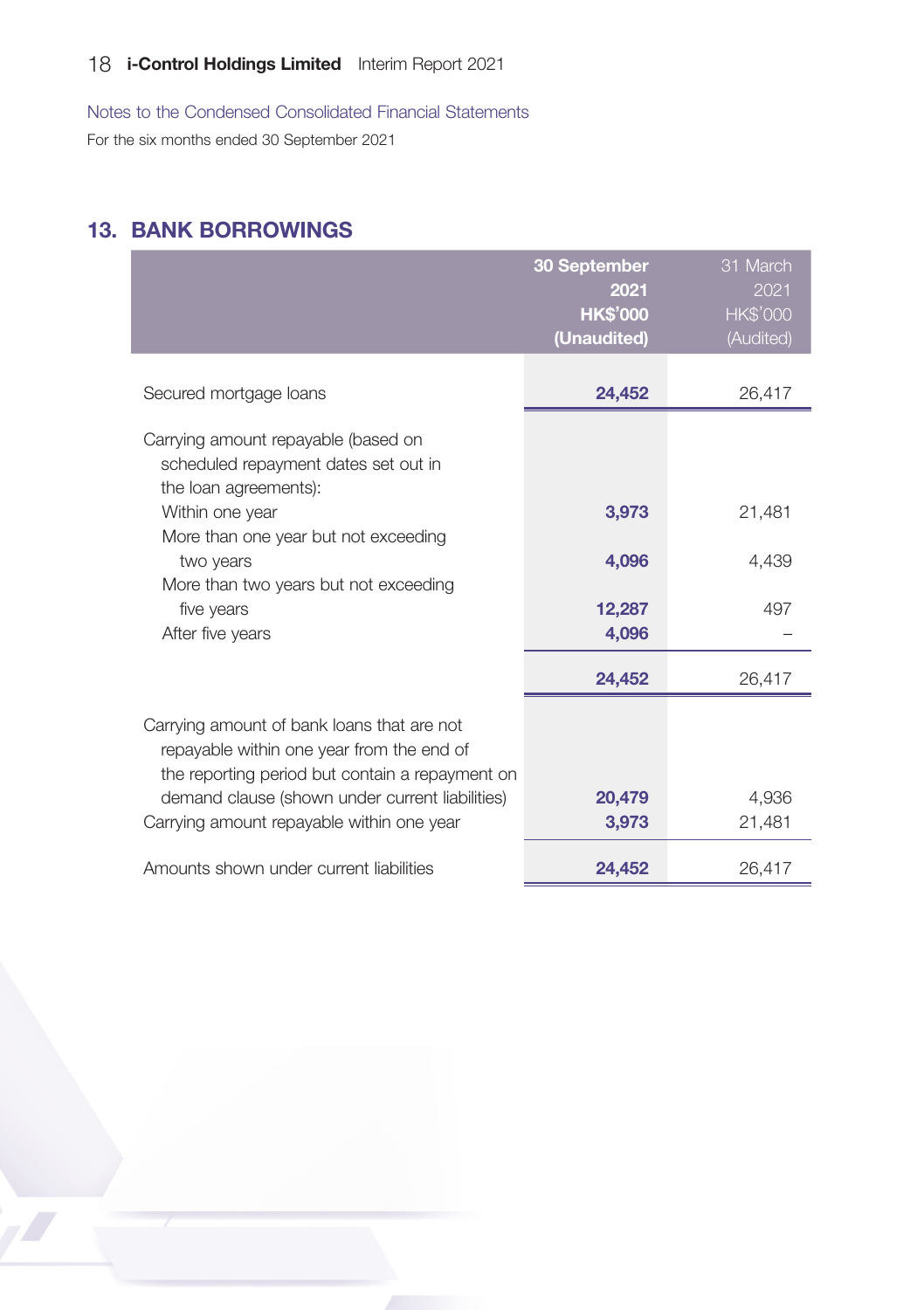#### Notes to the Condensed Consolidated Financial Statements

For the six months ended 30 September 2021

Borrowings comprise:

|                              |                      |                  | <b>Carrying amount</b> |                 |
|------------------------------|----------------------|------------------|------------------------|-----------------|
|                              |                      |                  | 30 September           | 31 March        |
|                              |                      |                  | 2021                   | 2021            |
|                              |                      | <b>Effective</b> | <b>HK\$'000</b>        | <b>HK\$'000</b> |
|                              | <b>Maturity date</b> | interest rate    | (Unaudited)            | (Audited)       |
|                              |                      |                  |                        |                 |
| Floating-rate borrowings:    |                      |                  |                        |                 |
| $-$ HKD mortgage loans $(1)$ | 25/9/2027            | 1.49% (31 March  | 18,776                 | 20,001          |
|                              |                      | 2021: 2.03%)     |                        |                 |
| $-$ HKD mortgage loans $(2)$ | 25/9/2027            | 1.50% (31 March  | 5,676                  | 6,416           |
|                              |                      | 2021: 2.03%)     |                        |                 |
|                              |                      |                  |                        |                 |
|                              |                      |                  | 24,452                 | 26,417          |

- <sup>(1)</sup> The floating rate is lower of Hong Kong Interbank Offered Rate ("HIBOR") plus 1.4% or 2.25% below best lending rate. Repayable in 72 monthly installments commencing from October 2021.
- <sup>(2)</sup> The floating rate is lower of HIBOR plus 1.4% or 2.25% below best lending rate. Repayable in 71 monthly installments commencing from November 2021.

#### Notes:

- (a) The bank borrowings are all denominated in HK\$.
- (b) All borrowings were guaranteed by the Company and its certain subsidiaries in Hong Kong for both periods.
- (c) As at 30 September 2021, bank borrowings of approximately HK\$24,452,000 (31 March 2021: HK\$26,417,000) were secured by land and buildings of the Group with carrying amounts of approximately HK\$81,470,000 (31 March 2021: HK\$82,786,000).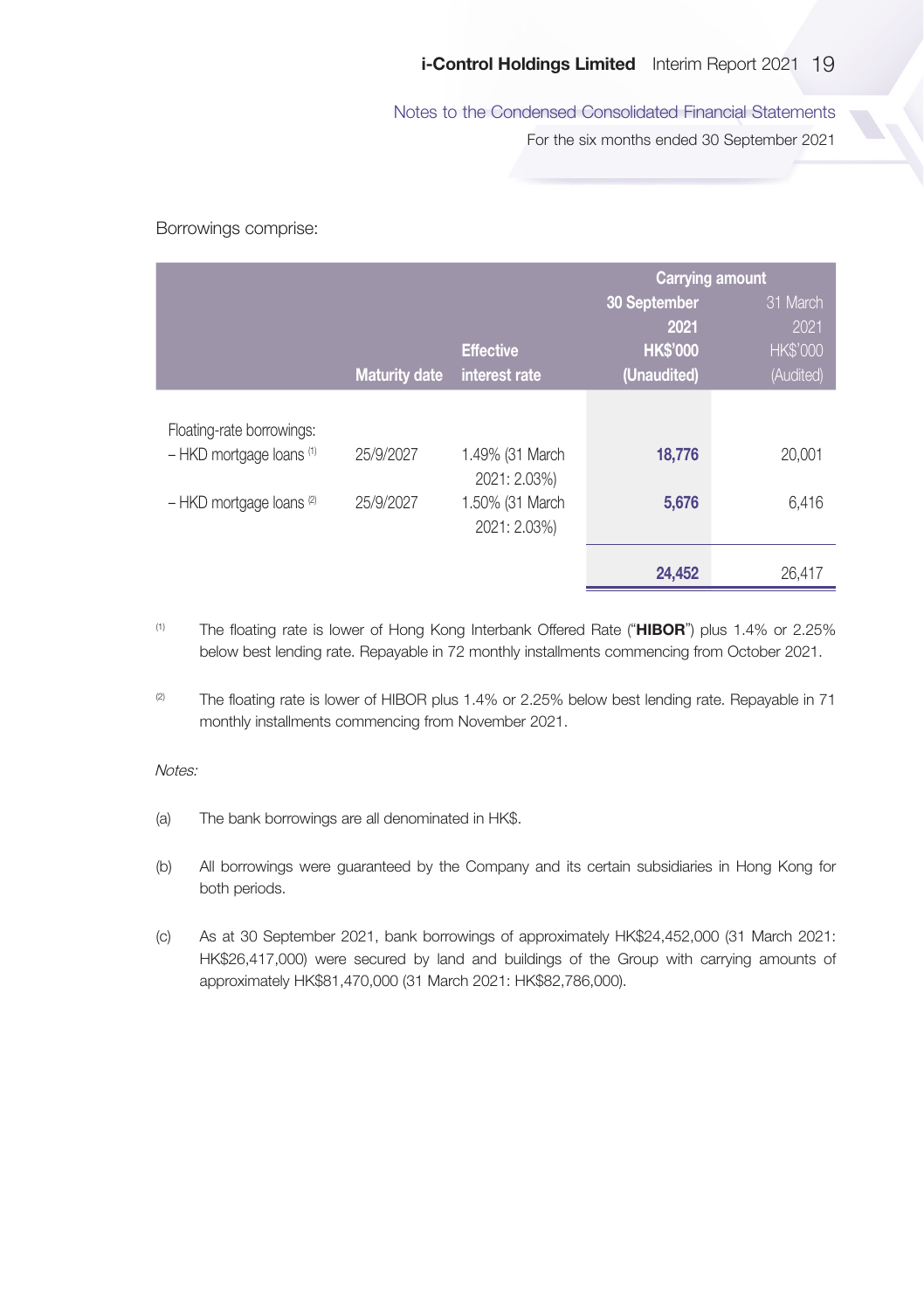Notes to the Condensed Consolidated Financial Statements For the six months ended 30 September 2021

# 14. EQUITY-SETTLED SHARE-BASED PAYMENT TRANSACTIONS

On 20 April 2021, the Company granted share options (the "**Options**") under the share option scheme of the Company (the "Share Option Scheme") to Mr. Wang Yanghao ("Mr. Wang"), being a senior management of the Company, to subscribe for a total of 3,000,000 Shares as disclosed in the announcement of the Company dated 20 April 2021. The 3,000,000 Options granted to Mr. Wang are exercisable from the respective dates set out below until 20 April 2028 (the "Option Period") at the subscription price of HK\$0.54 per Share, which is equivalent to the closing price of the Shares on the date immediately before the date of grant:

- (i) as to 900,000 Options, exercisable at any time commencing from the date falling between the first anniversary of the date of grant up to and including the last day of the Option Period;
- (ii) as to 900,000 Options, exercisable at any time commencing from the date falling between the second anniversary of the date of grant up to and including the last day of the Option Period; and
- (iii) as to 1,200,000 Options, exercisable at any time commencing from the date falling on the third anniversary of the date of grant up to and including the last day of the Option Period.

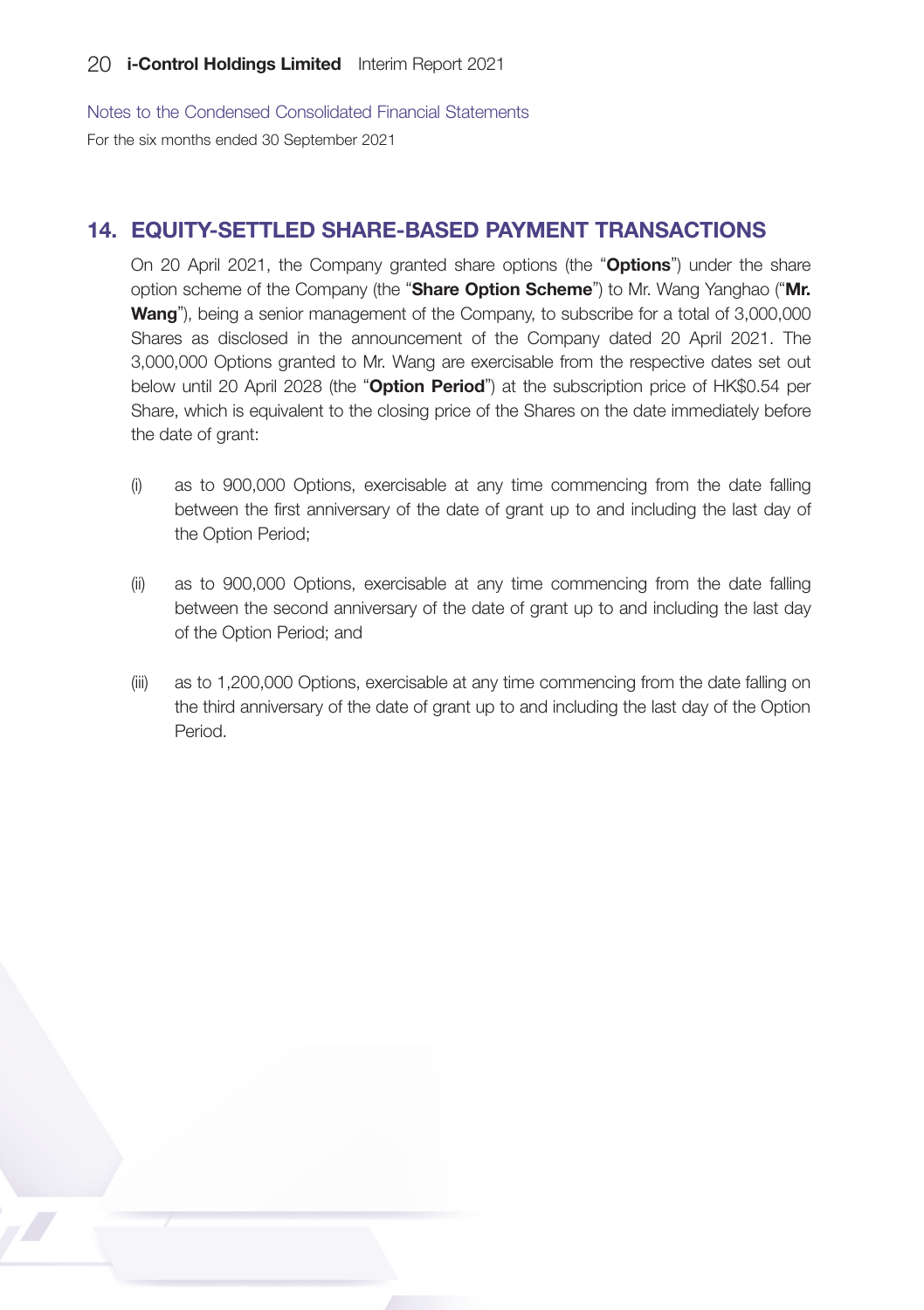Notes to the Condensed Consolidated Financial Statements For the six months ended 30 September 2021

The exercise price of HK\$0.54 per Share was determined in accordance with the scheme rules of the Share Option Scheme, being the highest of:

- (i) the closing price of HK\$0.54 per Share as quoted in the Stock Exchange's daily quotation sheet on the date of grant;
- (ii) the average closing price of HK\$0.536 per Share as quoted in the Stock Exchange's daily quotation sheet for the five (5) business days immediately preceding the date of grant; and
- (iii) the nominal value of HK\$0.01 per Share.

As at 30 September 2021 and up to the date of this report, all of the said 3,000,000 Options are not yet exercisable and have not been exercised.

Other than disclosed above, there were no Options granted, exercised, cancelled or lapsed under the Share Option Scheme during the period.

The fair value on the date of grant is estimated using a binomial pricing model, taking into account the terms and conditions upon which the Options were granted. The contractual life of the Options granted is 7 years. There is no cash settlement of the Options. The fair value of Options granted during the six months ended 30 September 2021 was estimated on the date of grant using the following assumptions:

| Dividend yield:          | 3.03% |
|--------------------------|-------|
| Expected volatility:     | 70%   |
| Risk-free interest rate: | 0.86% |

The fair value of the Options granted during the six months ended 30 September 2021 was HK\$808,000.

For the six months ended 30 September 2021, the Company has recognised HK\$116,000 of equity-settled share-based payment expenses in the condensed consolidated statement of profit or loss and other comprehensive income.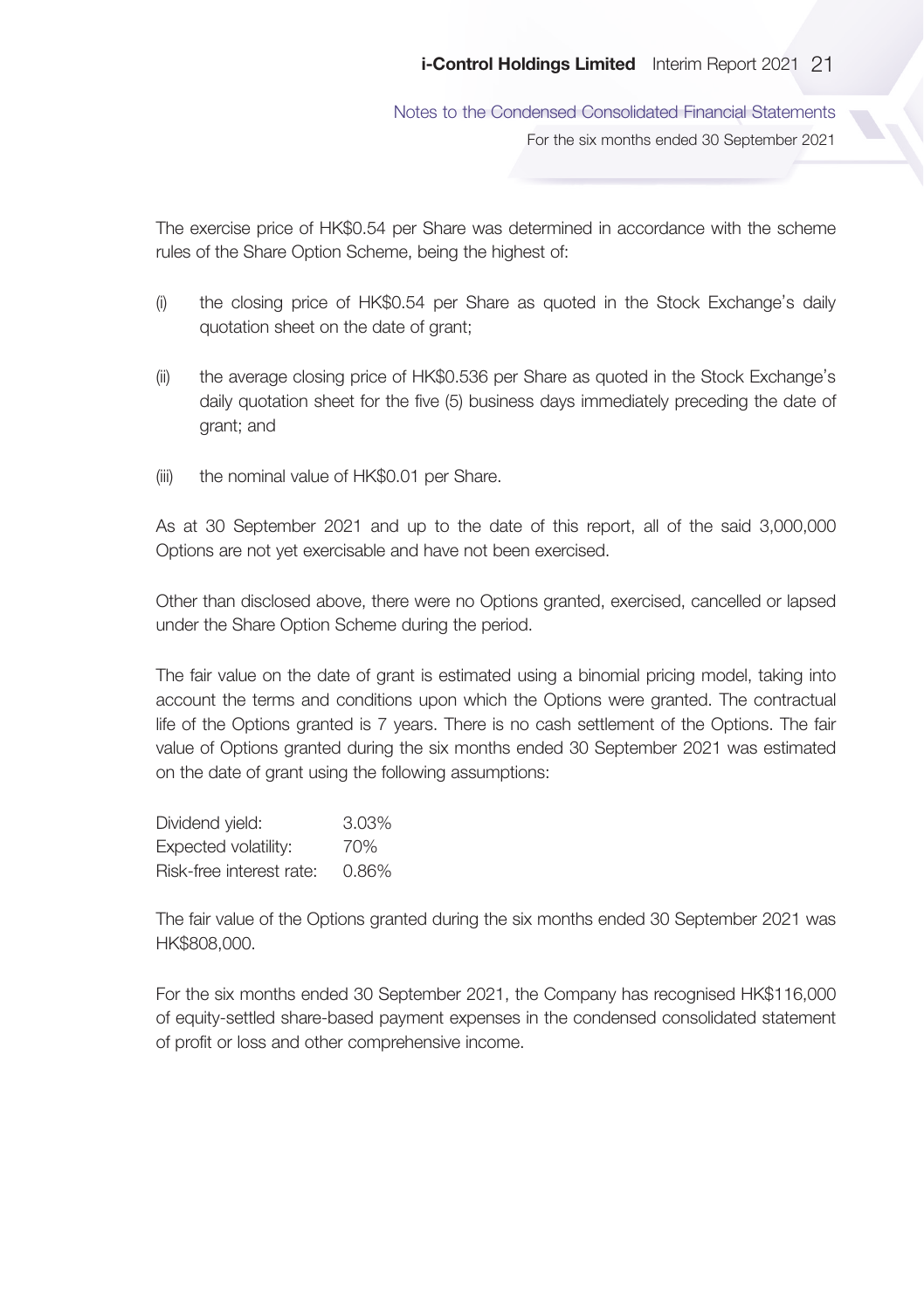Notes to the Condensed Consolidated Financial Statements

For the six months ended 30 September 2021

# 15. SHARE CAPITAL

|                                                                                                    | <b>Number of</b><br>shares<br>'000 | <b>Share</b><br>capital<br><b>HK\$'000</b> |
|----------------------------------------------------------------------------------------------------|------------------------------------|--------------------------------------------|
| Ordinary shares of HK\$0.01 each<br><b>Authorised</b><br>At 31 March 2021 and 30 September 2021    | 2,000,000                          | 20,000                                     |
| <b>Issued and fully paid</b><br>At 31 March 2021                                                   | 1,000,000                          | 10,000                                     |
| Issue of shares under share award scheme (note a)<br>Issue of shares under placing <i>(note b)</i> | 500<br>50,000                      | 5<br>500                                   |
| At 30 September 2021                                                                               | 1.050.500                          | 10.505                                     |

Notes:

- (a) On 20 April 2021, the Company has granted an award of 500,000 Shares to Mr. Wang, a senior management of the Company, under the share award scheme of the Company (the "Share Award Scheme") and 500,000 new Shares were issued and allotted to the trustee under the Share Award Scheme accordingly.
- (b) On 11 August 2021, the Company entered into a placing agreement with an independent placing agent for the placement of 50,000,000 new Shares at the placing price of HK\$0.57 per placing share which was completed on 19 August 2021.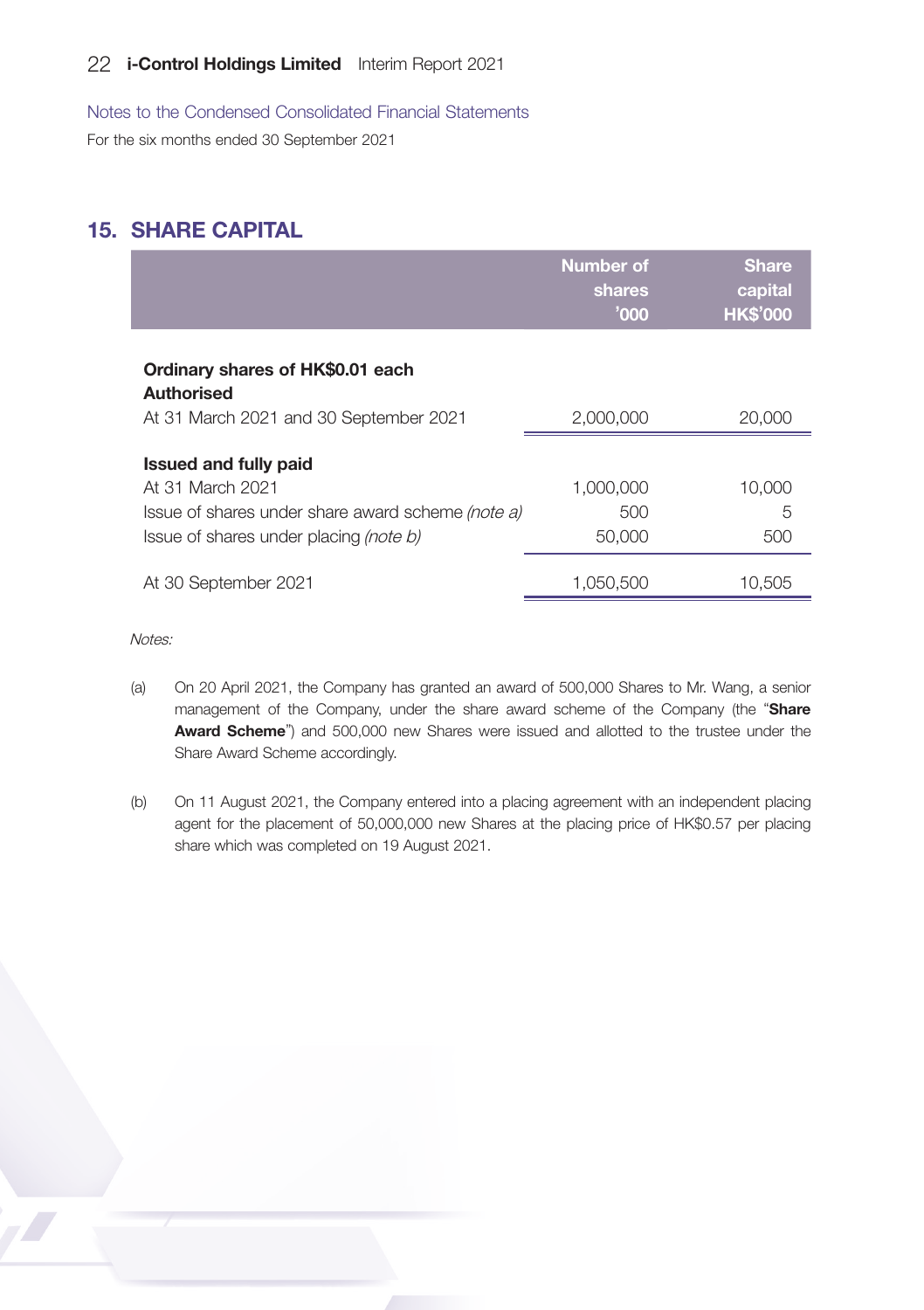Notes to the Condensed Consolidated Financial Statements For the six months ended 30 September 2021

# 16. RELATED PARTY TRANSACTIONS

During the six months ended 30 September 2021, the Group had the following material transactions and balances with related parties.

(a) Save as disclosed elsewhere in the condensed consolidated financial statements, the Group had the following material transactions with related parties during the six months ended 30 September 2021:

|                                             | <b>Six months ended 30 September</b> |                 |
|---------------------------------------------|--------------------------------------|-----------------|
|                                             | 2020<br>2021                         |                 |
|                                             | <b>HK\$'000</b>                      | <b>HK\$'000</b> |
|                                             | (Unaudited)                          | (Unaudited)     |
|                                             |                                      |                 |
| Sales to related companies (note i)         | 442                                  | 193             |
| Service fees to related companies (note ii) | 144                                  | 144             |

The following balances were outstanding at the end of each reporting period:

|                                                                                                                                                        | 30 September<br>2021<br><b>HK\$'000</b><br>(Unaudited) | 31 March<br>2021<br><b>HK\$'000</b><br>(Audited) |
|--------------------------------------------------------------------------------------------------------------------------------------------------------|--------------------------------------------------------|--------------------------------------------------|
| Trade receivables due from a related<br>company (note i)<br>Amount due to a related company<br>(included in other payables and accruals)<br>(note iii) | 237                                                    | 258<br>(947                                      |

#### Notes<sup>.</sup>

- (i) The sales were made on a mutually agreed basis. The related companies are controlled and substantially owned by Mr. Zhong Naixiong, a Director.
- (ii) The service fees were made on a mutually agreed basis. The related companies are controlled and beneficially owned by Mr. Yau Wing Keung, a Director or a close family member of Mr. Zhong Naixiong, a Director.
- (iii) The amount is non-trade nature, unsecured, interest-free and repayable on demand.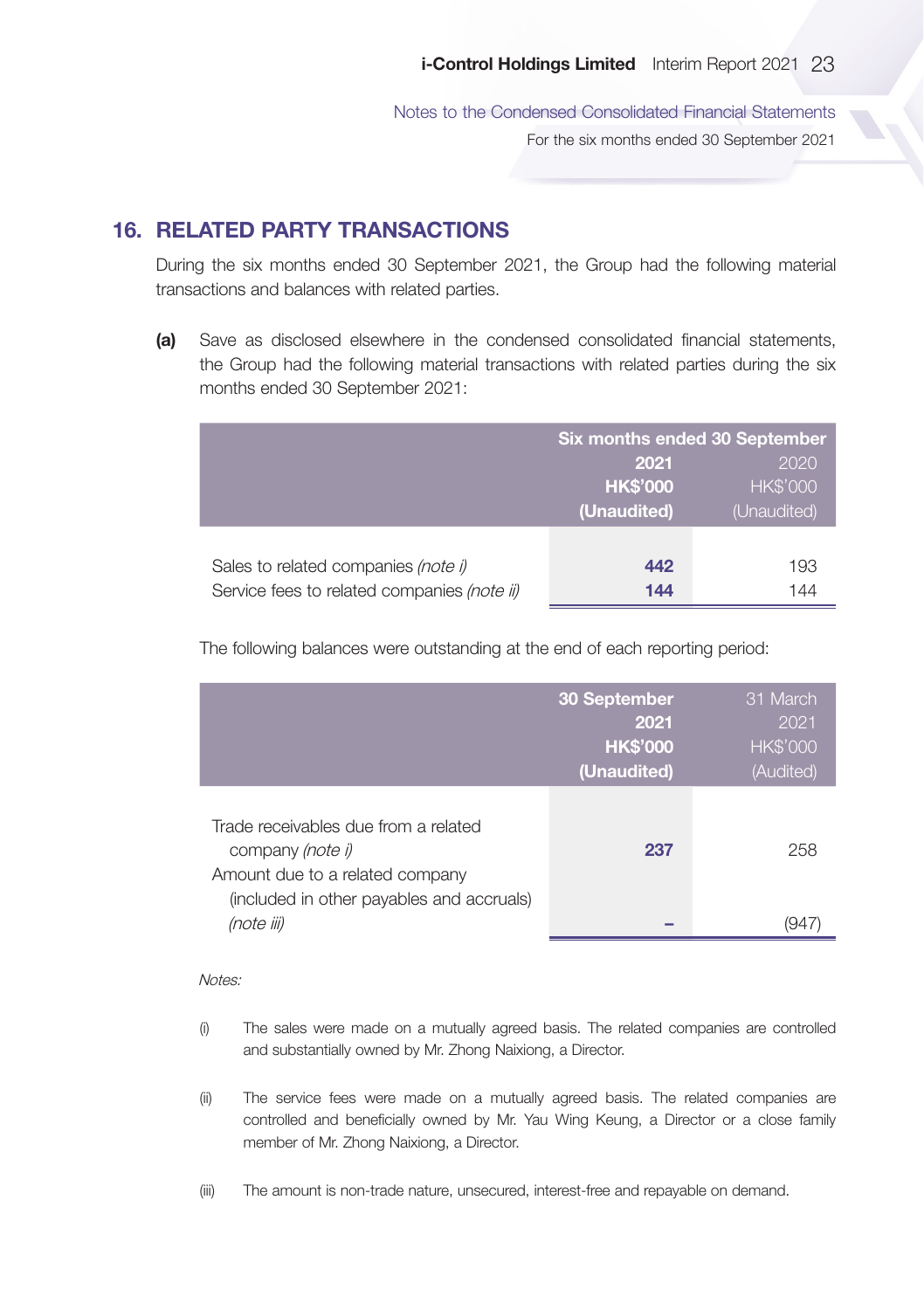Notes to the Condensed Consolidated Financial Statements For the six months ended 30 September 2021

#### (b) Compensation of key management personnel

The remuneration of key management personnel during the six months ended 30 September 2021 was as follows:

|                                                           | Six months ended 30 September |                 |
|-----------------------------------------------------------|-------------------------------|-----------------|
|                                                           | 2020<br>2021                  |                 |
|                                                           | <b>HK\$'000</b>               | <b>HK\$'000</b> |
|                                                           | (Unaudited)                   | (Unaudited)     |
| Short-term benefits<br>Equity-settled share-based payment | 4,555                         | 3,408           |
| expenses                                                  | 116                           |                 |
| Post-employment benefits                                  | 129                           | 57              |
|                                                           | 4,800                         | 3,465           |

The remuneration of the key management personnel is determined by the Board having regard to the performance of individuals and market trends.

# 17. CAPITAL COMMITMENT

At the end of the reporting period, the Group had the following contracted for but not provided other commitment:

|                                                                                                            | 30 September<br>2021<br><b>HK\$'000</b><br>(Unaudited) | 31 March<br>2021<br><b>HK\$'000</b><br>(Audited) |
|------------------------------------------------------------------------------------------------------------|--------------------------------------------------------|--------------------------------------------------|
| Capital contribution to financial assets<br>at fair value through other comprehensive<br>income ("FVTOCI") | 8,288                                                  | 2.368                                            |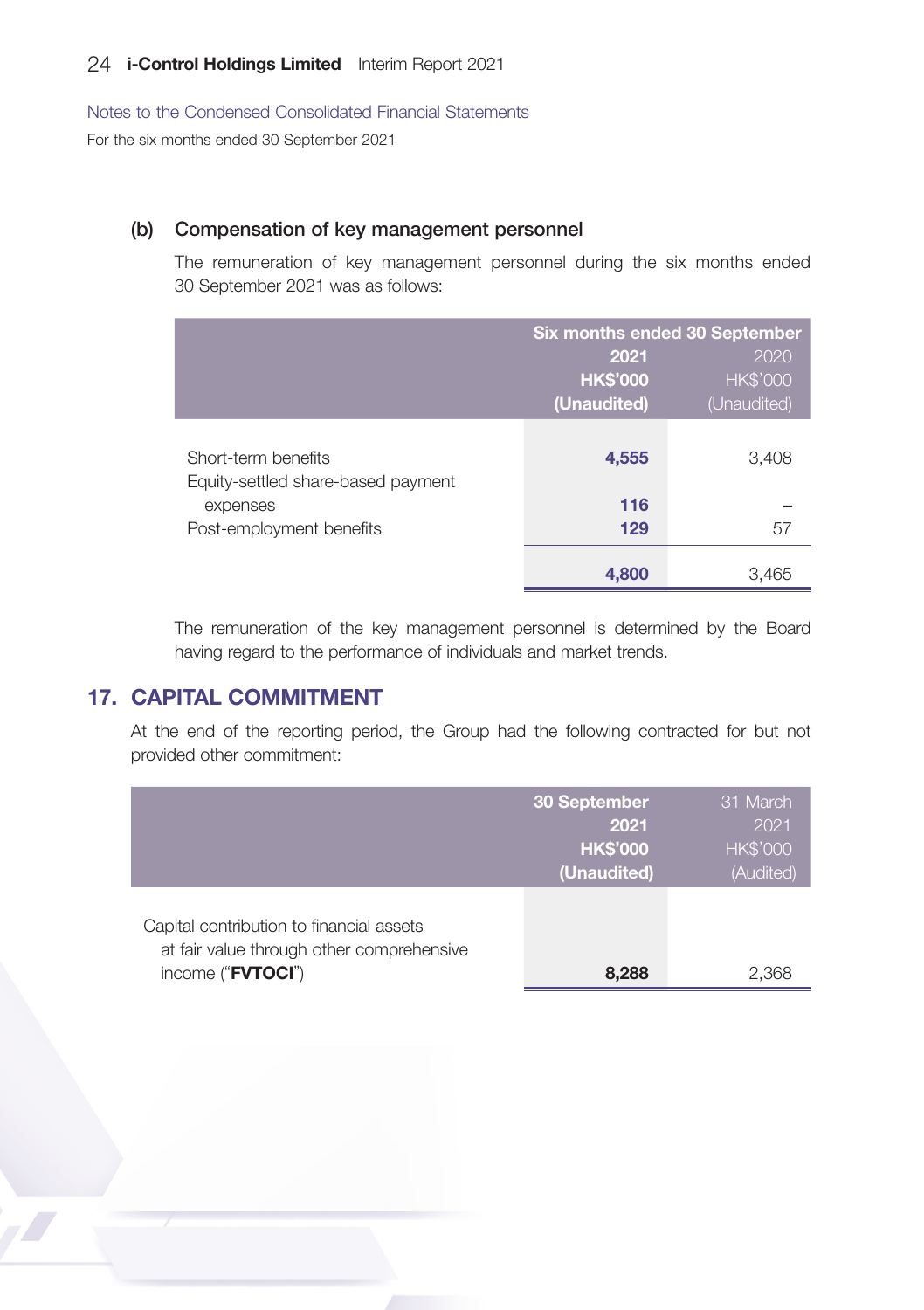Notes to the Condensed Consolidated Financial Statements For the six months ended 30 September 2021

Note: On 25 March 2021, Top Luck Development Limited (祥高發展有限公司) ("Top Luck"), a wholly-owned subsidiary of the Company, has entered into a shareholders' agreement with two independent third parties of the Group (the "Independent Third Parties") and a related company, which is controlled and substantially owned by Mr. Zhong Naixiong, a director of the Company (the "Related Company"), in relation to a commitment of capital contribution of RMB2,000,000 in Top Luck's investment in a 4% equity interest of Changzhou Guoyun Green Data Technology Co., Limited\*(常州國雲綠色數據技術有限公司)("Changzhou Guoyun").

During the six months ended 30 September 2021, the Independent Third Parties have transferred their entire interests in Changzhou Guoyun to the Related Company and Changzhou Guoyun has increased its registered capital from RMB50,000,000 to RMB350,000,000 for the purpose of funding the development of the IDC center in the PRC. In light of the aforesaid changes, Top Luck and the Related Company entered into a new shareholders' agreement in August 2021 pursuant to which Top Luck's commitment of capital contribution increased to RMB7,000,000. The timing for payment of the balance of Top Luck's contribution to the registered capital of Changzhou Guoyun in respect of its 4% investment in Changzhou Guoyun in the sum of RMB7,000,000 is subject to further agreement between Top Luck and the Related Company. Up to the date of this report, the committed capital contribution by Top Luck has not yet been paid.

This investment is considered as financial assets at FVTOCI as it is held for long term investment purpose.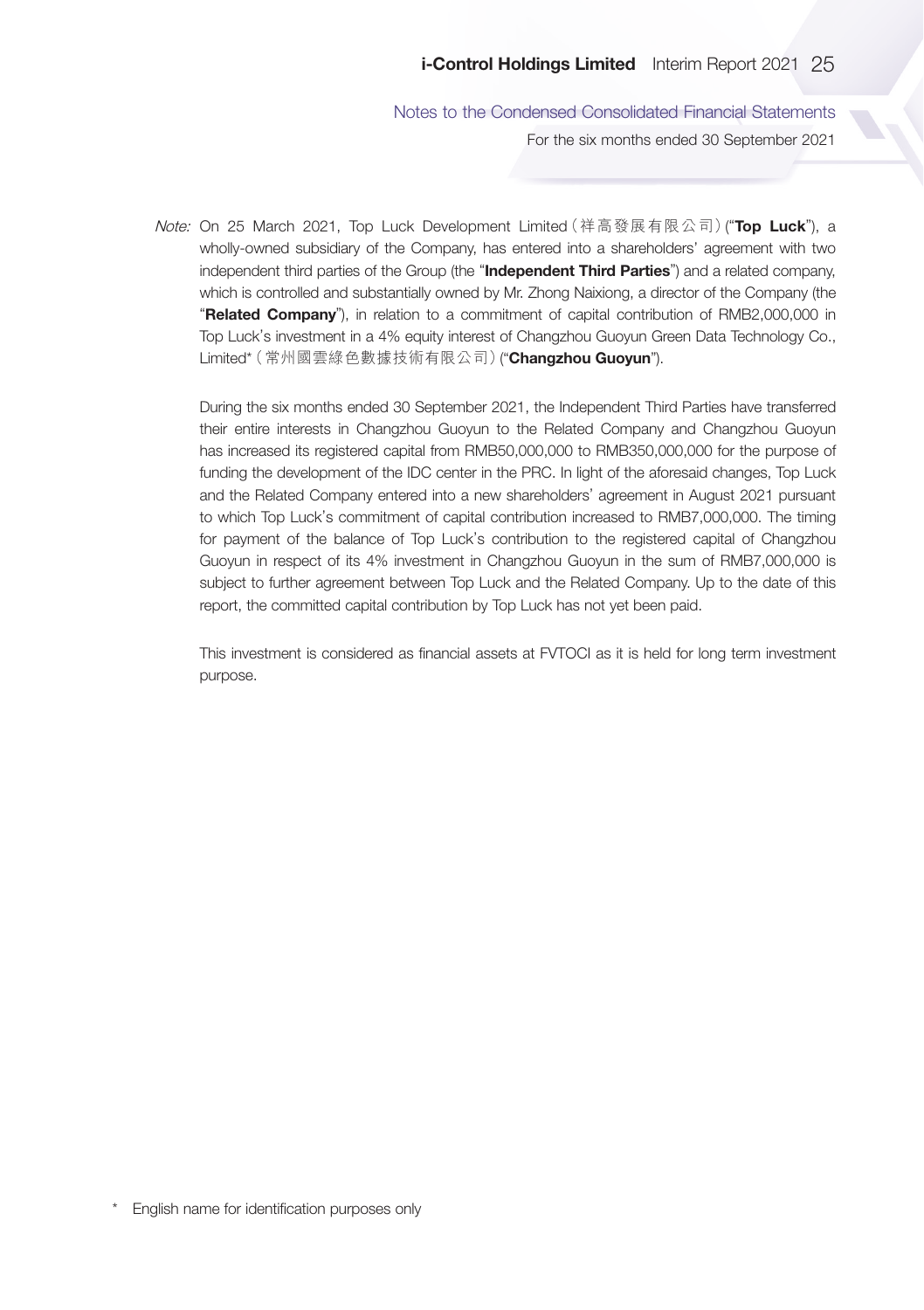# MANAGEMENT DISCUSSION AND ANALYSIS

# BUSINESS REVIEW

During the period, the Group maintained its market position as one of the leading VCMA solutions service providers in Hong Kong. The Group's revenue is primarily derived from the provision of (i) VCMA solution services and maintenance services and (ii) cloud-based IT+OT managed services.

### Provision of VCMA solution and maintenance services

The outbreak of COVID-19 pandemic since early 2020 had adversely affected the global business environment, posing a short-term threat to the Group's VCMA solutions business which experienced reducing demand for installing and upgrading smart office systems, audiovisual equipment and related services. Moreover, weak business sentiment, restricted cross-border and international travel, and high vacancy rates of Grade A office all continued to affect the sales of various hi-tech digital display products during the six months ended 30 September 2021.

## Provision of cloud-based IT+OT managed services

The Group has expanded into the PRC's ubiquitous internet of things (IoT) by offering integrated IT+OT managed services through its 85% owned subsidiary, Beijing National Greenfield Technology Co. Limited\* (北京能興國雲信息科技有限公司) ("**Beijing National Greenfield**") in the PRC. Beijing National Greenfield commenced its operations in late 2020 and began generating revenue in the first quarter of 2021 and contributed approximately HK\$1,796,000 to the Group's revenue during the six months ended 30 September 2021.

In June 2021, Beijing National Greenfield entered into a 5-year OEM agreement with Micro Focus Singapore entity for its ArcSight product in the PRC. Micro Focus is a world leading enterprise software company. Pursuant to the agreement, Beijing National Greenfield not only has OEM authorization (the "OEM Authorization") to offer ArcSight, a "safe operation service", under its own brand, it also obtained authorization to be Micro Focus's cloud management service provider in the PRC. ArcSight is a cyber-security product which provides big data security analytics and intelligence software for Security Information and Event Management ("SIEM"), and log management.

According to the OEM Authorization, Beijing National Greenfield is authorized to build its Security Operation Centers (SOC) product and intellectual property based on ArcSight product. In September 2021, Beijing National Greenfield successfully obtained the intellectual property rights of two security solutions, namely InterSight Logger and InterSight Enterprise Security Manager ("ESM") in the PRC. InterSight Logger is a comprehensive log management solution which easily achieves compliance, efficient log search and secure storage; and reduces compliance burden and speeds up tracking investigation. InterSight ESM is a powerful, open and intelligent SIEM solution which supports real-time threat detection and response. These products are tailor-made for enterprise customers in the PRC.

\* English names for identification purposes only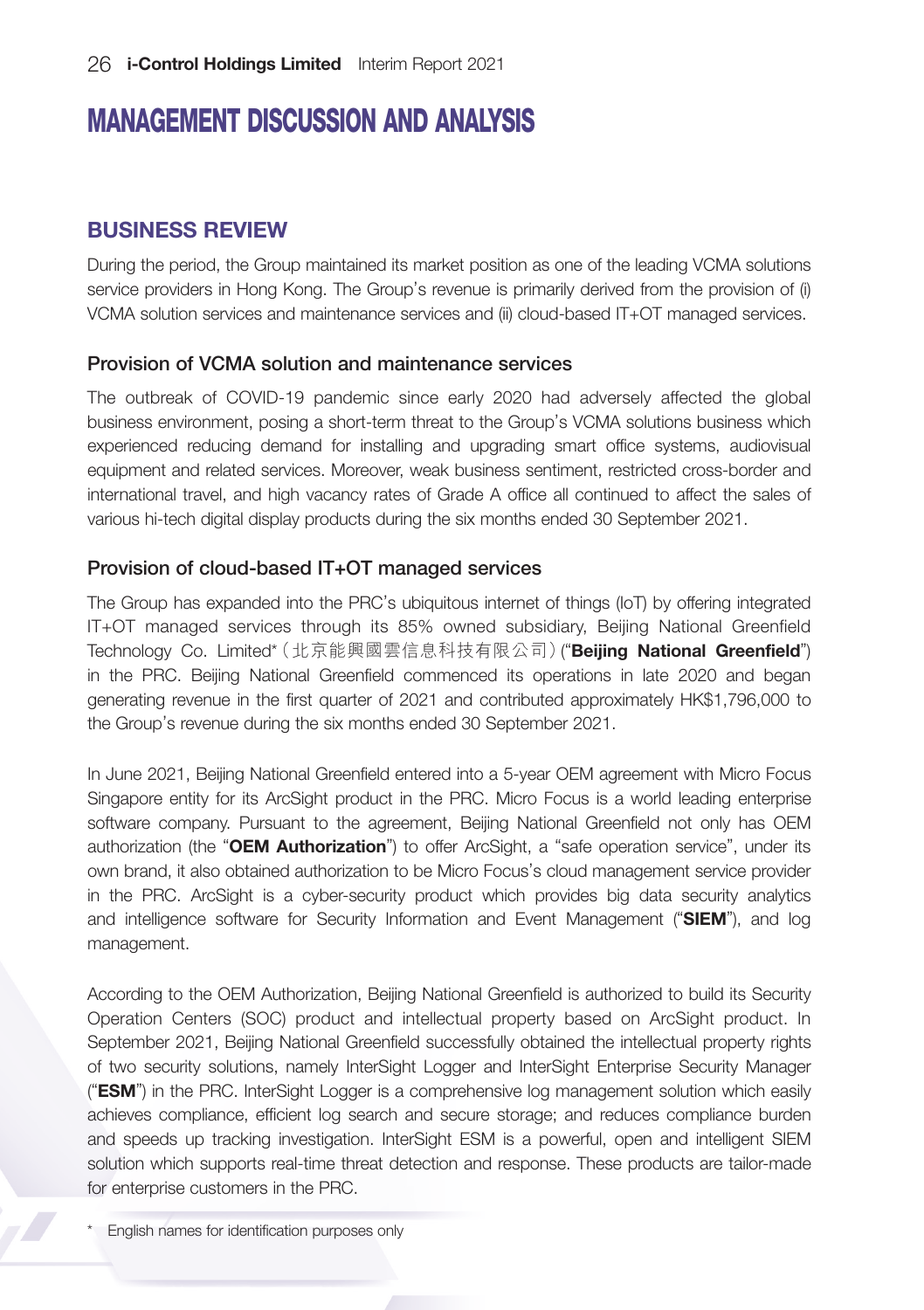MANAGEMENT DISCUSSION AND ANALYSIS

## FINANCIAL REVIEW

#### **Revenue**

The Group's revenue decreased by approximately HK\$961,000 or 1.3% from approximately HK\$75,270,000 for the six months ended 30 September 2020 to approximately HK\$74,309,000 for the six months ended 30 September 2021.

Revenue generated from VCMA solution services decreased by approximately HK\$4,089,000 or 6.2% from approximately HK\$65,734,000 for the six months ended 30 September 2020 to approximately HK\$61,645,000 for the six months ended 30 September 2021, which was mainly due to customers became prudent in investment in VCMA systems under the COVID-19 pandemic.

Revenue generated from VCMA maintenance services increased by approximately HK\$1,332,000 or 14.0% from approximately HK\$9,536,000 for the six months ended 30 September 2020 to approximately HK\$10,868,000 for the six months ended 30 September 2021, which was mainly due to customers intended to maintain maintenance services than upgrading existing audiovisual equipment and related services.

Revenue generated from cloud-based IT+OT managed services amounted to approximately HK\$1,796,000.

For details of the segment information, please refer to note 4 to the condensed consolidated financial statements in this report.

#### Gross operating profit and gross operating profit margin

Gross operating profit is calculated based on the revenue for the period minus cost of sales for the period. Gross operating profit margin is calculated based on the gross operating profit for the period divided by the revenue for the period and multiplied by 100%.

Gross operating profit decreased by approximately 6.4% from approximately HK\$30,503,000 for the six months ended 30 September 2020 to approximately HK\$28,536,000 for the six months ended 30 September 2021 which was in line with the decrease in revenue for the period.

Gross operating profit margin decreased slightly from approximately 40.5% for the six months ended 30 September 2020 to approximately 38.4% for the six months ended 30 September 2021.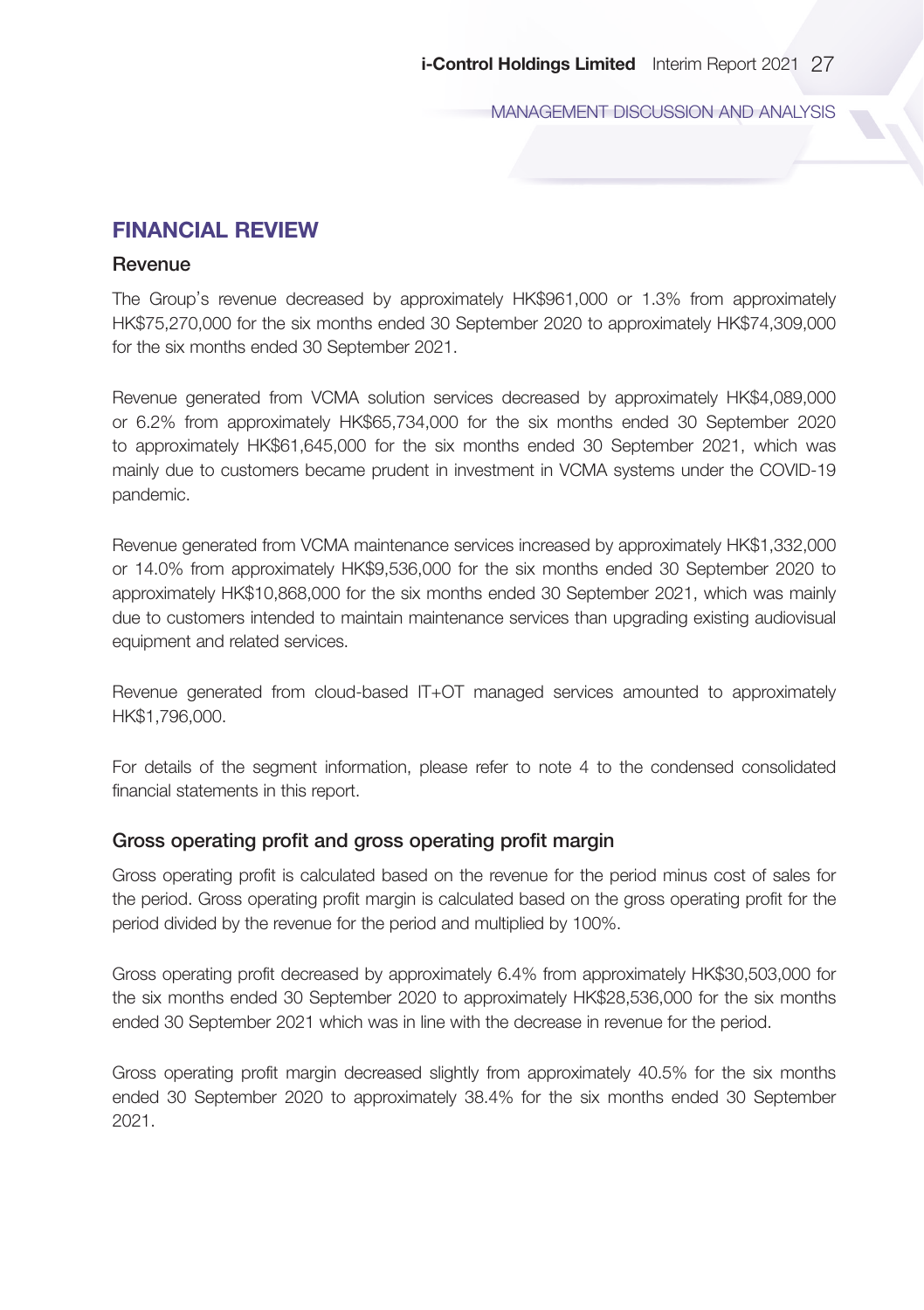MANAGEMENT DISCUSSION AND ANALYSIS

## Staff cost

Staff cost increased by approximately HK\$1,391,000 or 8.3% from approximately HK\$16,805,000 for the six months ended 30 Septermber 2020 to approximately HK\$18,196,000 for the six months ended 30 Septermber 2021. It was mainly due to the increase in number of staff for cloud-based IT+OT managed services.

### Other operating expenses

Other operating expenses mainly comprise of legal and professional fee, promotion and exhibition, rent and rates, trip and travelling expenses and other office expenses. Other operating expenses increased by 41.0% from approximately HK\$3,424,000 for the six months ended 30 September 2020 to approximately HK\$4,828,000 for the six months ended 30 September 2021, which was mainly due to the professional fees and placing commission incurred for equity-settled share-based payment transactions and placing of new Shares respectively during the period.

#### Income tax expenses

Income tax expenses decreased from approximately HK\$1,167,000 for the six months ended 30 September 2020 to approximately HK\$1,028,000 for the six months ended 30 September 2021, which was due to the decrease in taxable profit in Hong Kong.

## Profit for the period

Profit for the period decreased from approximately HK\$9,495,000 for the six months ended 30 Septermber 2020 to approximately HK\$2,794,000 for the six months ended 30 Septermber 2021, which was mainly due to (i) decrease in revenue and gross operating profit; (ii) increase in staff cost; (iii) absence of government subsidies from the Employment Support Scheme; and (iv) additional professional fees and placing commission incurred for equity-settled share-based payment transactions and placing of new Shares respectively during the period.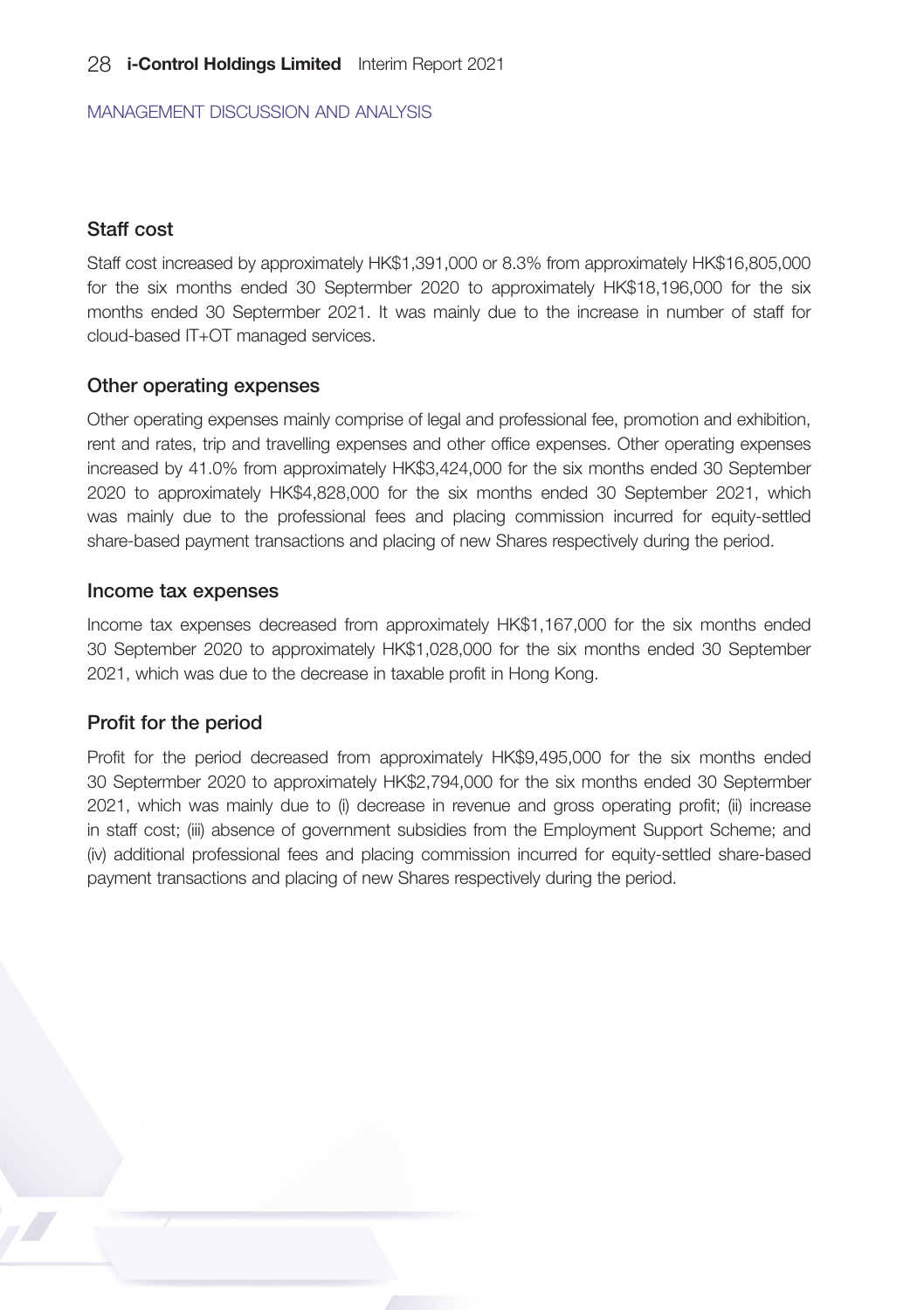# PROSPECTS

Looking forward, the Group will continue to maintain and strengthen its position as one of Hong Kong's leading service providers of VCMA solutions and to further expand its market share in the VCMA solution industry in the PRC.

The Group expects that cloud-based IT+OT managed services will become a key revenue driver in the coming few years, allowing us to target major multi-national and local enterprises in the PRC and provide them with a full range of cloud services – from Software as a Service (SaaS), self-developed data security operation center products and services through to IDC digital management products and services. Our cloud-based IT+OT managed services will include Security Operation Centers (SOC), focusing on data security services, and digital operations business which mainly comprises smart IDC and IT services, and operations management. With our extensive experience in VCMA solutions, increasing demand of the public cloud services market, and strong management team leading our cloud-based IT+OT managed services business, we believe that will enable the Group to achieve rapid growth in the coming years.

We will adopt a prudent yet proactive development strategy and continue to explore potential investment opportunities, seizing every business opportunity and delivering satisfactory long-term returns to the shareholders of the Company.

# LIQUIDITY AND FINANCIAL RESOURCES

The Group's operation and investments were financed principally by cash generated from its own business operations, bank borrowings and proceeds from issue of new Shares. As at 30 September 2021, the Group had net current assets of approximately HK\$86,967,000 (31 March 2021: HK\$60,076,000) and cash and cash equivalents of approximately HK\$79,704,000 (31 March 2021: HK\$68,692,000). Current liabilities of the Group as at 30 September 2021 included carrying amount of approximately HK\$24,452,000 (31 March 2021: HK\$26,417,000) in bank borrowings that were not repayable within one year from the end of the reporting period but contained a repayment on demand clause.

# GEARING RATIO

As at 30 September 2021, the gearing ratio (calculated on the basis of total debt divided by total assets at the end of the reporting period) of the Group was approximately 10.6% (31 March 2021: 12.7%).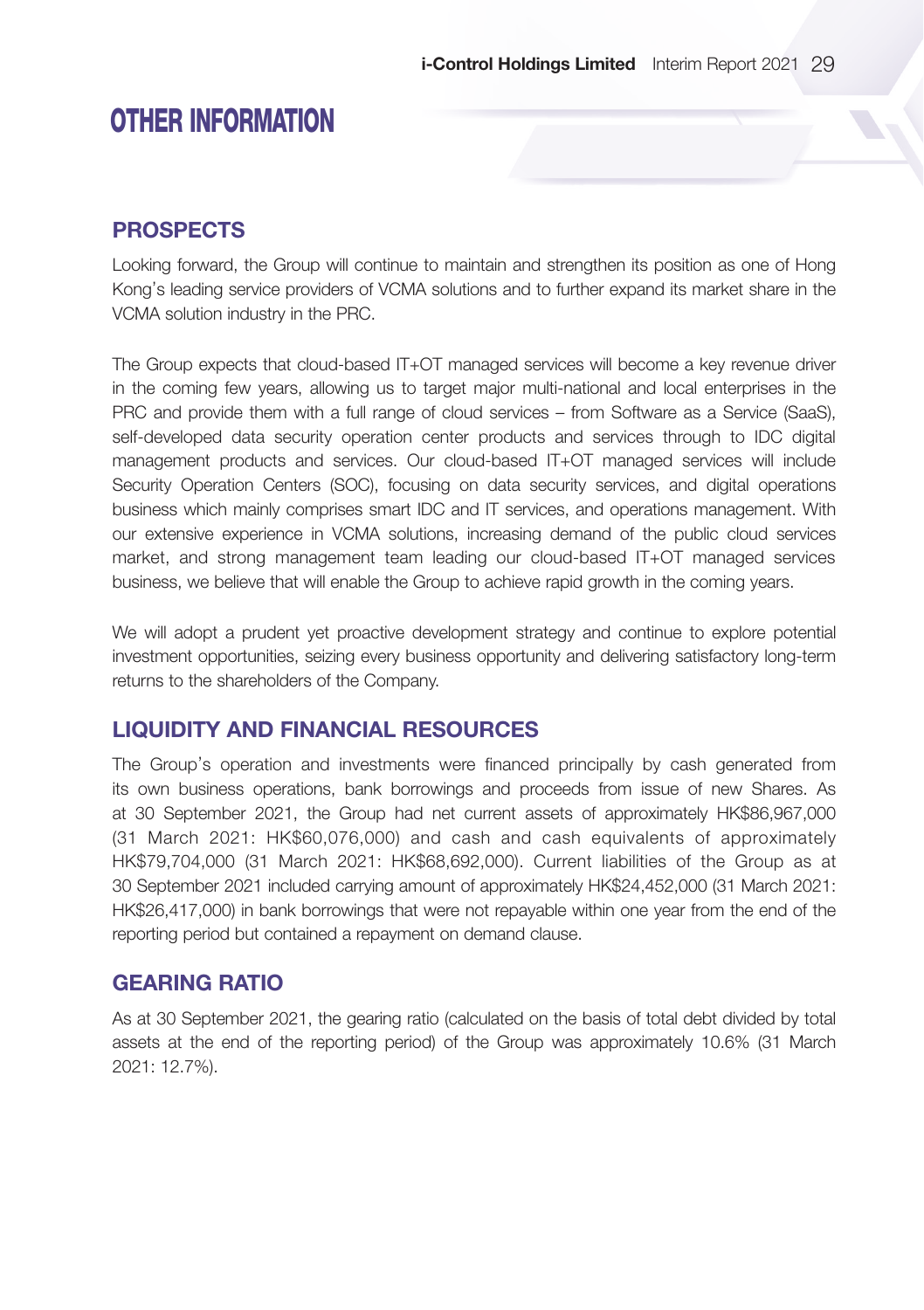## FOREIGN CURRENCY RISK

The majority of the Group's business transactions are in Hong Kong and are denominated in HK\$. The Group currently does not have a foreign currency hedging policy. However, the Directors will continuously monitor the related foreign exchange exposure and will consider hedging significant foreign currency exposure should the need arises.

# CAPITAL COMMITMENT

Details of capital commitment are set out in note 17 to the condensed consolidated financial statements in this report.

## INTERIM DIVIDEND

The Board resolved not to declare any interim dividend for the six months ended 30 September 2021 (2020: nil).

# CAPITAL STRUCTURE

The capital structure of the Group consists of net debt, which includes bank borrowings, net of cash and cash equivalents and equity attributable to the owners of the Company, comprising issued share capital and reserves. The Directors review the Group's capital structure regularly. As part of this review, the Directors have considered the cost of capital and the risks associated with each class of capital. The Group will balance its overall capital structure through the payment of dividends, issuance of new Shares as well as the issue of new debts or convertible securities or through the repayment of borrowings. Details of bank borrowings of the Group are set out in note 13 to the condensed consolidated financial statements in this report.

On 7 May 2021, a total of 500,000 new Shares were issued under the Share Award Scheme at nominal value under the general mandate. Details of the Share Award Scheme are set out in the section headed "Share Award Scheme" below.

On 19 August 2021, the Company has completed a placing of 50,000,000 new Shares under the general mandate. Details of the placing is set out in the section headed "Placing of New Shares under General Mandate".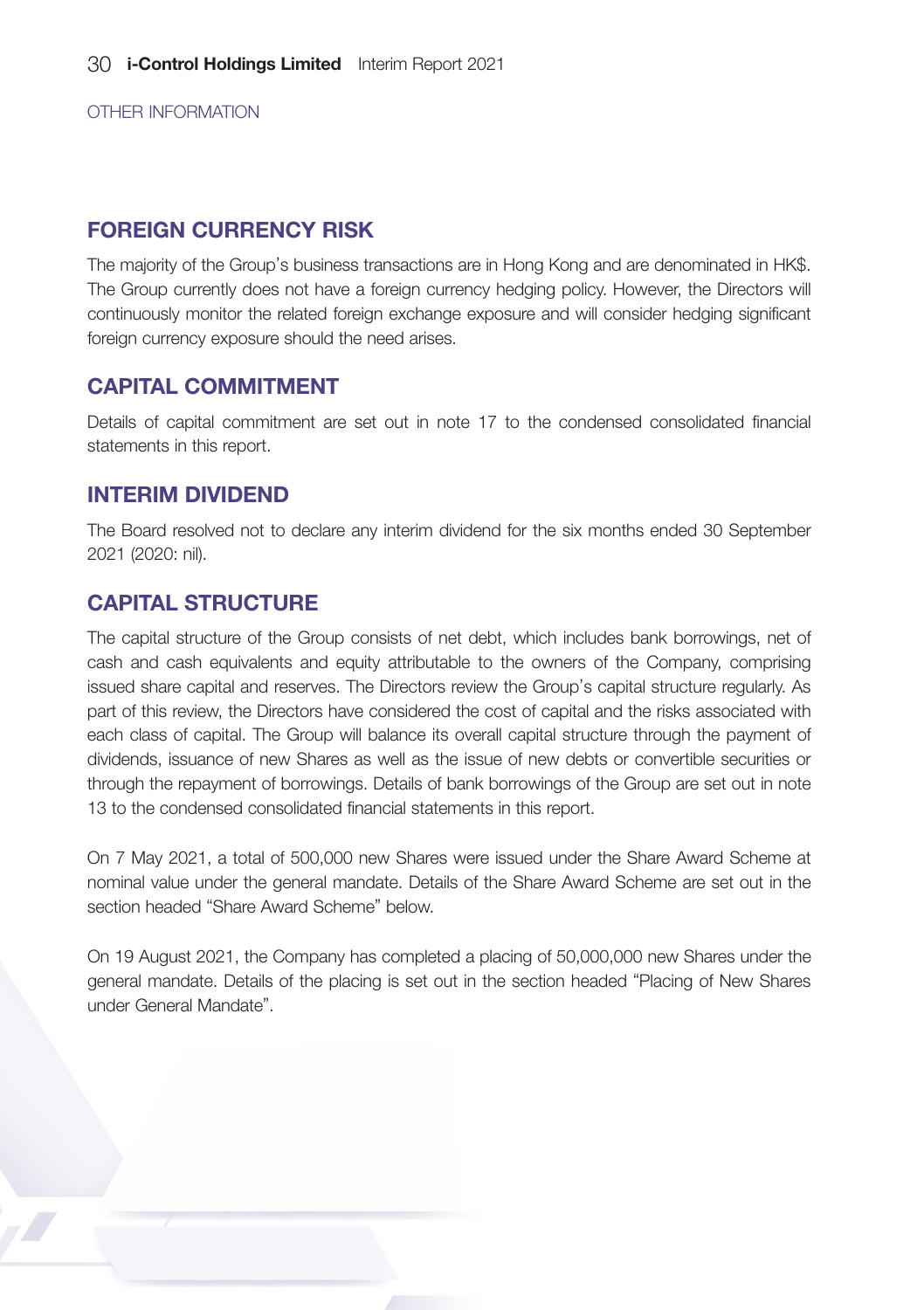# PLACING OF NEW SHARES UNDER GENERAL MANDATE

On 11 August 2021, the Company entered into a placing agreement with an independent placing agent whereby the Company conditionally agreed to place, through the placing agent, on a best effort basis, up to 50,000,000 new Shares to not less than six independent placees at the placing price of HK\$0.57 per placing share (the "Placing").

The completion of the Placing took place on 19 August 2021. A total of 50,000,000 new Shares have been issued under general mandate and allotted to not less than six placees at the placing price of HK\$0.57 per placing share and a gross proceeds of HK\$28,500,000 was raised through the Placing.

The net proceeds from the Placing, after deduction of the placing commission and other costs and expenses relating to the Placing, amounted to approximately HK\$27,530,000.

|                                                                            | <b>Planned use of</b><br>proceeds<br>HK\$' million | Actual use of<br>proceeds up to<br>30 September<br>2021<br>HK\$' million | <b>Unused net</b><br>proceeds as at<br>30 September<br>2021<br>HK\$' million |
|----------------------------------------------------------------------------|----------------------------------------------------|--------------------------------------------------------------------------|------------------------------------------------------------------------------|
|                                                                            |                                                    |                                                                          |                                                                              |
| Enhancing the development of VCMA<br>solution services business in the PRC | 12.39                                              | 0.01                                                                     | 12.38                                                                        |
| Development of IT+OT business                                              |                                                    |                                                                          |                                                                              |
| in the PRC                                                                 | 12.39                                              |                                                                          | 12.39                                                                        |
| Working capital and general corporate                                      |                                                    |                                                                          |                                                                              |
| purposes                                                                   | 2.75                                               | 0.61                                                                     | 2.14                                                                         |
| Total                                                                      | 27.53                                              | 0.62                                                                     | 26.91                                                                        |

The following table sets forth the use of the net proceeds from the Placing:

It is expected that the unused net proceeds will be utilized during the year ending 31 March 2022. Further details of the Placing are set out in the Company's announcements dated 11 August 2021 and 19 August 2021.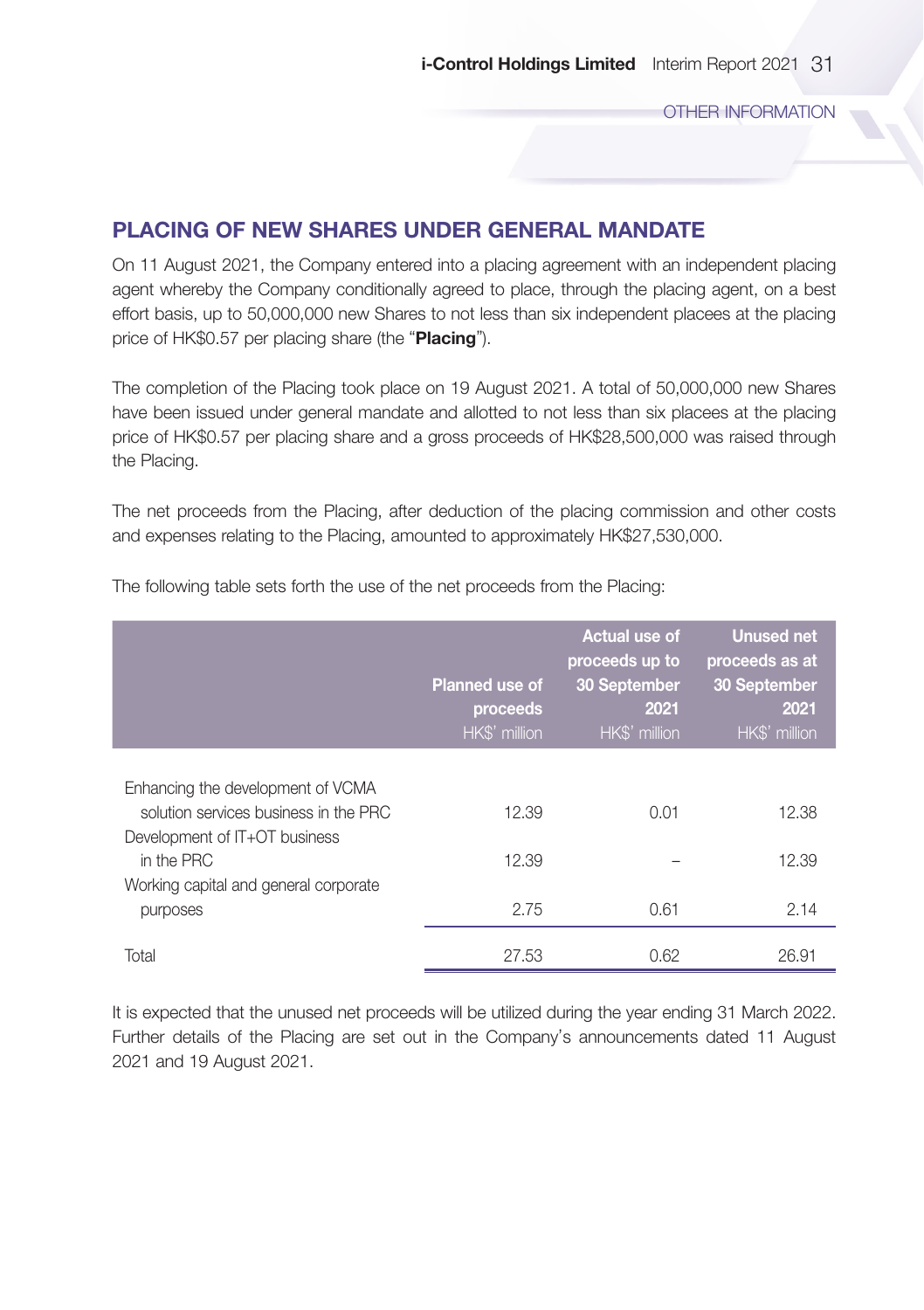## CHARGE ON THE GROUP'S ASSETS

As at 30 September 2021, land and buildings of approximately HK\$81,470,000 (31 March 2021: HK\$82,786,000) were pledged to secure banking facilities granted to the Group.

## CONTINGENT LIABILITIES

The Group had no material contingent liabilities as at 30 September 2021 (31 March 2021: nil).

# MATERIAL ACQUISITIONS AND DISPOSALS

The Group had no material acquisitions or disposals of subsidiaries, associates and joint ventures during the period.

## SIGNIFICANT INVESTMENTS HELD BY THE GROUP

As at 30 September 2021, the Group did not hold any significant investments.

# FUTURE PLANS FOR MATERIAL INVESTMENTS AND CAPITAL ASSETS

Save as disclosed in note 17 to the condensed consolidated financial statements in this report and the section headed "Placing of New Shares under General Mandate", the Group did not have other plans for material investments or capital assets as at 30 September 2021.

# CHANGE IN INFORMATION OF DIRECTORS

During the six months ended 30 September 2021, there was no change in any of the information disclosed pursuant to the requirement under paragraphs (a) to (e) and (g) of rule 13.51(2) of the Rules Governing the Listing of Securities on The Stock Exchange of Hong Kong Limited (the "Listing Rules").

# EMPLOYEES AND REMUNERATION POLICIES

As at 30 September 2021, the Group employed 79 (31 March 2021: 71) full-time employees. The remuneration policy of the Group to reward its employees and executives is based on their performance, qualification, working experience, competence displayed with reference to selected comparable market remuneration data.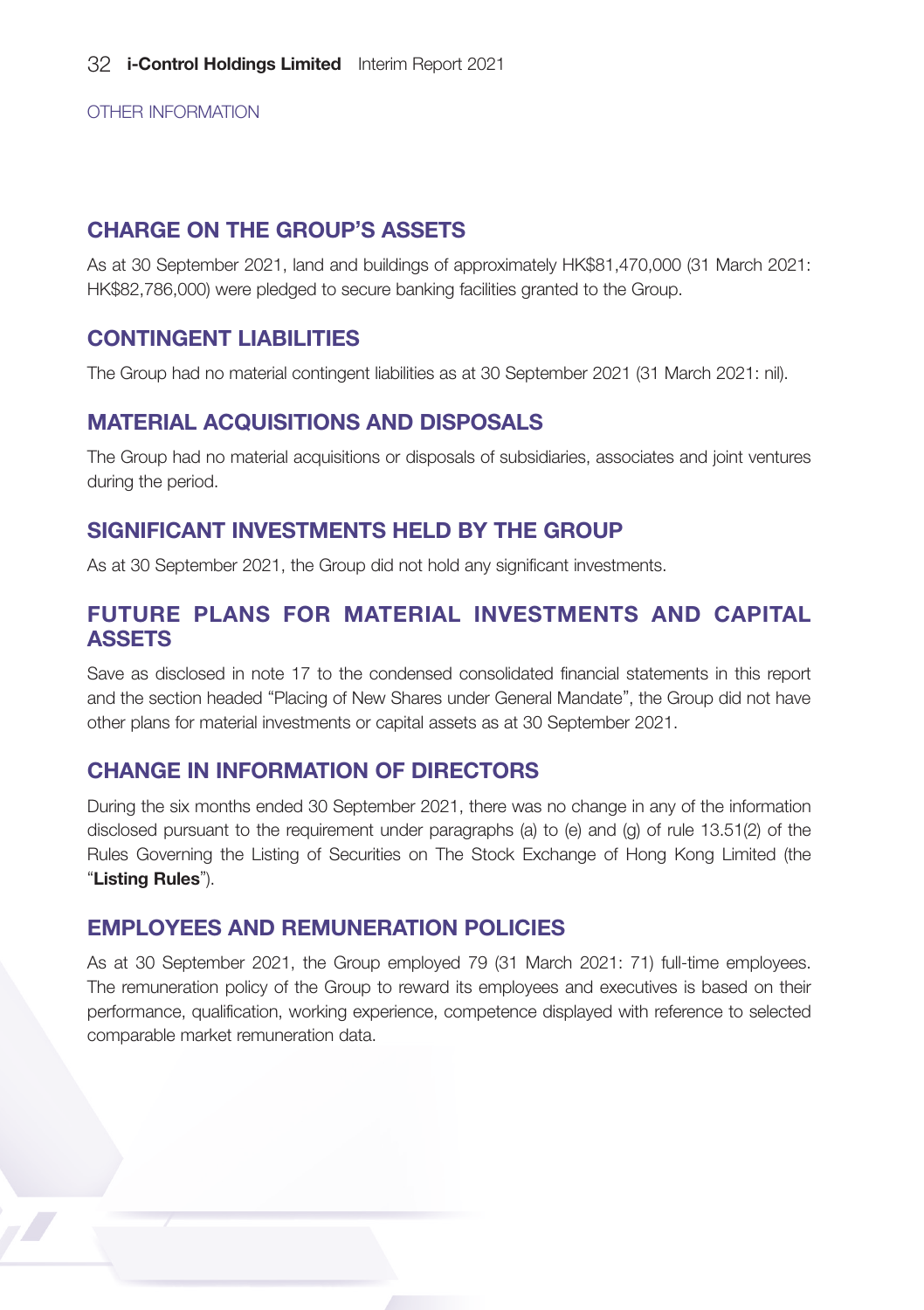# PURCHASE, SALE OR REDEMPTION OF THE COMPANY'S LISTED **SECURITIES**

During the period, none of the Company or its subsidiaries had purchased, sold or redeemed any of the Company's listed securities.

# SHARE OPTION SCHEME

The Share Option Scheme was adopted under the written resolutions of the shareholders of the Company passed on 11 May 2015. The purpose of the Share Option Scheme is to enable the Company to grant options to selected participants as incentives or rewards for their contribution to the Group.

Details of share options granted during the six months ended 30 September 2021 are set out in note 14 to the condensed consolidated financial statements in this report.

As at the date of this report, the total number of Shares available for issue under the Share Option Scheme is 97,000,000, being the balance of 10.0% of the Company's shares in issue as at the date of approval of the scheme mandate limit deducting the total number of options granted under the Share Option Scheme, and represents approximately 9.2% of the existing issued share capital of the Company.

# SHARE AWARD SCHEME

The Share Award Scheme was adopted by the Company on 3 February 2021. The purpose of the Share Award Scheme is to recognise the contributions by certain employees and persons to the Group, to provide them with incentives in order to retain them for the continual operation and development of the Group and to attract suitable personnel for further development of the Group.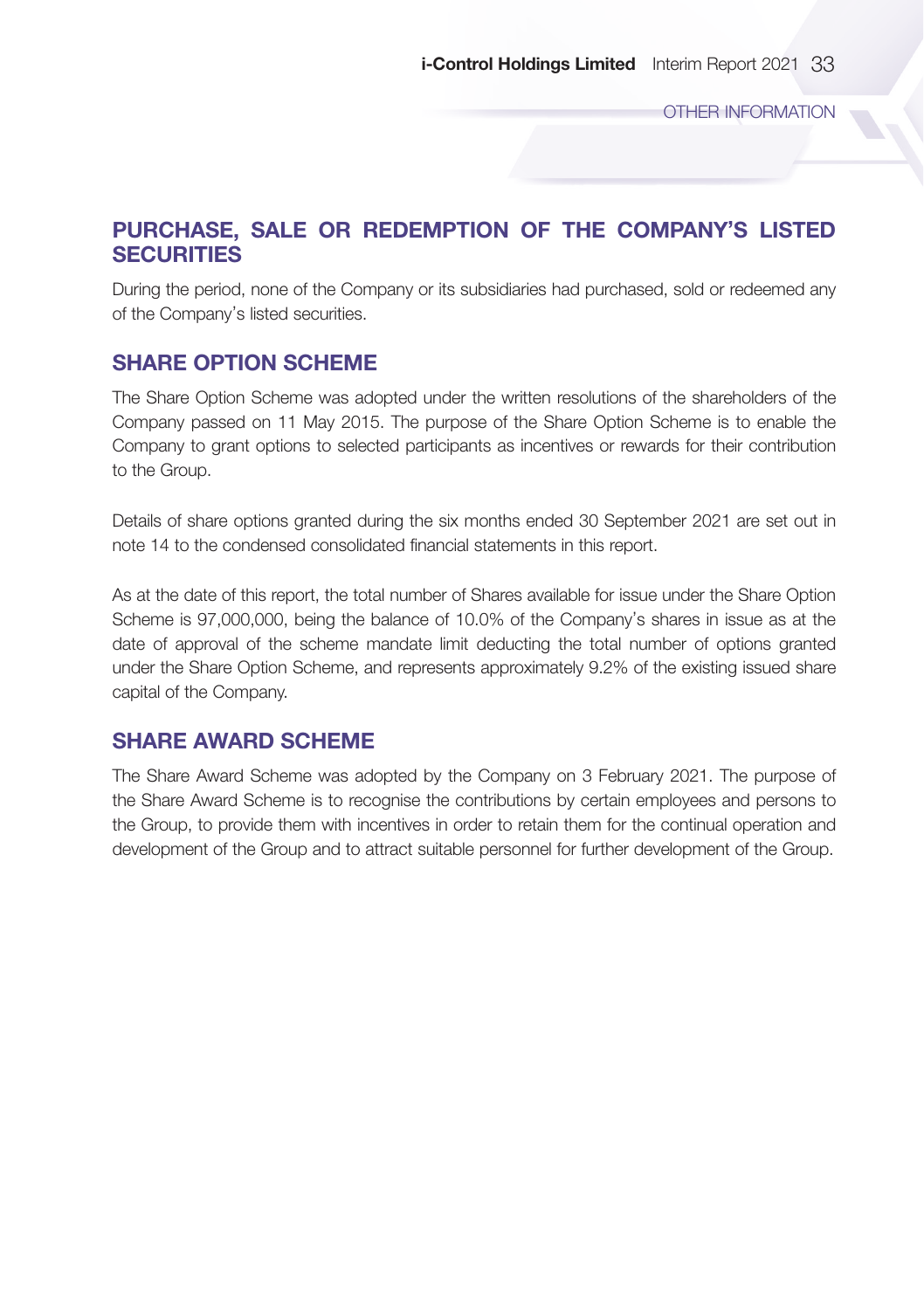On 20 April 2021, the Company has granted an award of 500,000 Shares (the "Awarded **Shares**") to Mr. Wang under the Share Award Scheme. Subject to the lock-up condition as set out below and the scheme rules of the Share Award Scheme, the Awarded Shares shall vest in Mr. Wang and Mr. Wang shall have the right to receive the Awarded Shares in accordance with the following vesting schedule:

- (i) as to 150,000 Awarded Shares, representing 30% of the Awarded Shares, on the first anniversary of the date of grant;
- (ii) as to 150,000 Awarded Shares, representing 30% of the Awarded Shares, on the second anniversary of the date of grant; and
- (iii) as to 200,000 Awarded Shares, representing 40% of the Awarded Shares, on the third anniversary of the date of grant.

The vested Awarded Shares (and the vesting of the remaining Awarded Shares) are subject to the condition that Mr. Wang will not dispose of, or enter into any agreement to dispose of or otherwise create any options, rights, interests or encumbrances in respect of the relevant vested Awarded Shares during a period of six (6) months commencing on the vesting date of the relevant Awarded Shares.

On 7 May 2021, the 500,000 new Shares were issued and allotted to the trustee under the Share Award Scheme at nominal value under the general mandate granted to the Directors pursuant to an ordinary resolution passed by the shareholders of the Company at the annual general meeting of the Company held on 7 August 2020.

As at the date of this report, a total of 500,000 Shares were granted under the Share Award Scheme, leaving behind 149,500,000 Shares being available for grant under the scheme limit.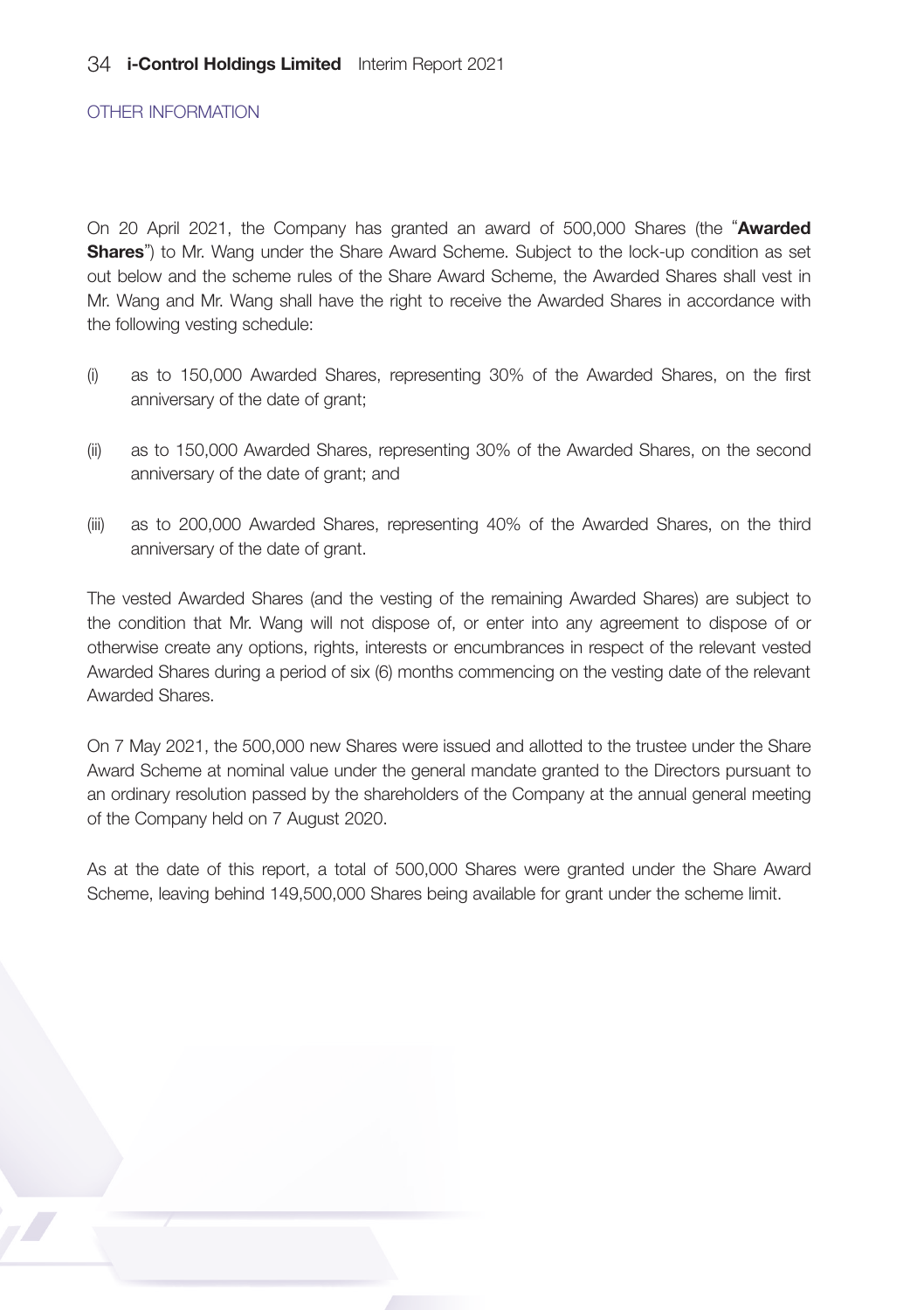# CODE OF CONDUCT REGARDING SECURITIES TRANSACTIONS BY THE DIRECTORS

The Company has adopted a code of conduct regarding securities transactions by the Directors (the "Model Code") on terms no less exacting than the required standard of dealings as set out in the Model Code for Securities Transactions by Directors of Listed Issuers as set out in Appendix 10 to the Listing Rules. The Company, having made specific enquiries of all Directors, was not aware of any non-compliance with the Model Code during the period.

## DISCLOSURE OF INTERESTS

(a) Interests and short positions of the Directors and the chief executive of the Company in the shares, underlying shares and debentures of the Company or the associated corporations

As at 30 September 2021, the interests and short positions of the Directors and the chief executives of the Company in the shares, underlying shares or debentures of the Company and its associated corporations (within the meaning of Part XV of the Securities and Futures Ordinance (the "SFO")) (i) as recorded in the register required to be kept under section 352 of the SFO; or (ii) as otherwise notified to the Company and the Stock Exchange pursuant to the required standard of dealings by directors of listed issuer as referred to in the Model Code, were as follows:

| <b>Name</b>         | <b>Capacity/Nature of interest</b>          | Number of<br>Shares<br>held<br>(Note 1) | Percentage<br>of issued<br><b>Shares</b> |
|---------------------|---------------------------------------------|-----------------------------------------|------------------------------------------|
| Mr. Zhong Naixiong  | Interest of controlled corporation (Note 2) | 600,000,000                             | 57.12%                                   |
| Dr. Wong King Keung | Beneficial owner                            | 150,000,000                             | 14.28%                                   |

Notes:

- (1) All interests stated are long positions.
- (2) These Shares are held by Phoenix Time Holdings Limited, which is 100% owned by Mr. Zhong Naixiong. Pursuant to the provisions of Divisions 7 and 8 of Part XV of the SFO, Mr. Zhong Naixiong is deemed to have an interest in all Shares in which Phoenix Time Holdings Limited has, or deemed to have, an interest.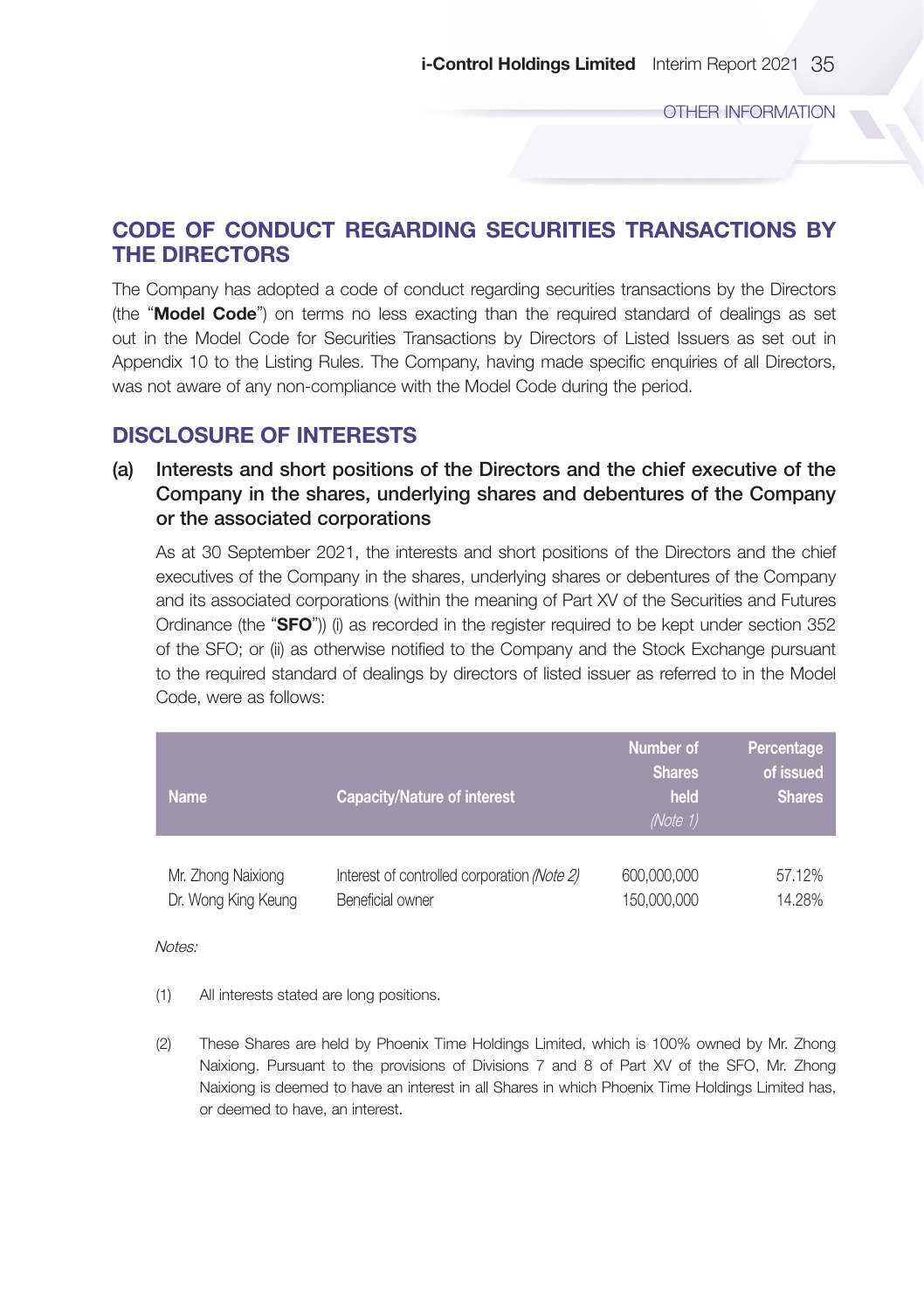Save as disclosed above, as at 30 September 2021, none of the Directors and the chief executive of the Company had any interests and short positions in the shares, underlying shares and debentures of the Company and its associated corporations (within the meaning of Part XV of the SFO) (i) as recorded in the register required to be kept under section 352 of the SFO or (ii) as otherwise notified to the Company and the Stock Exchange pursuant to the required standard of dealings by directors of listed issuer as referred to in the Model Code.

### (b) Interests and short positions of the substantial shareholders in the shares and underlying shares

As at 30 September 2021, so far as is known to the Directors and the chief executive of the Company, the following corporations or persons (other than the Directors or the chief executive of the Company) had, or were deemed or taken to have interests or short positions in the shares and underlying shares of the Company as recorded in the register required to be kept under section 336 of the SFO.

| <b>Name</b>                   | <b>Capacity/Nature of</b><br>interest | Number of<br><b>Shares</b><br>(Note 1) | Percentage of<br><b>issued Shares</b> |
|-------------------------------|---------------------------------------|----------------------------------------|---------------------------------------|
|                               |                                       |                                        |                                       |
| Phoenix Time Holdings Limited | Beneficial owner                      | 600,000,000                            | 57.12%                                |
| Ms. Chen Minling (Note 2)     | Interests of spouse                   | 600,000,000                            | 57.12%                                |
| Ms. Wong Lau Sau Yee Angeli   | Interests of spouse                   | 150,000,000                            | 14.28%                                |
| (Note 3)                      |                                       |                                        |                                       |

Notes:

- (1) All interests stated are long positions.
- (2) Ms. Chen Minling is the spouse of Mr. Zhong Naixiong, a Director. Pursuant to the provisions of Divisions 2 and 3 of Part XV of the SFO, Ms. Chen Minling is deemed to have an interest in all Shares in which Mr. Zhong Naixiong has, or deemed to have, an interest.
- (3) Ms. Wong Lau Sau Yee Angeli is the spouse of Dr. Wong King Keung, a Director. Pursuant to the provisions of Divisions 2 and 3 of Part XV of the SFO, Ms. Wong Lau Sau Yee Angeli is deemed to have an interest in all Shares in which Dr. Wong King Keung has, or deemed to have, an interest.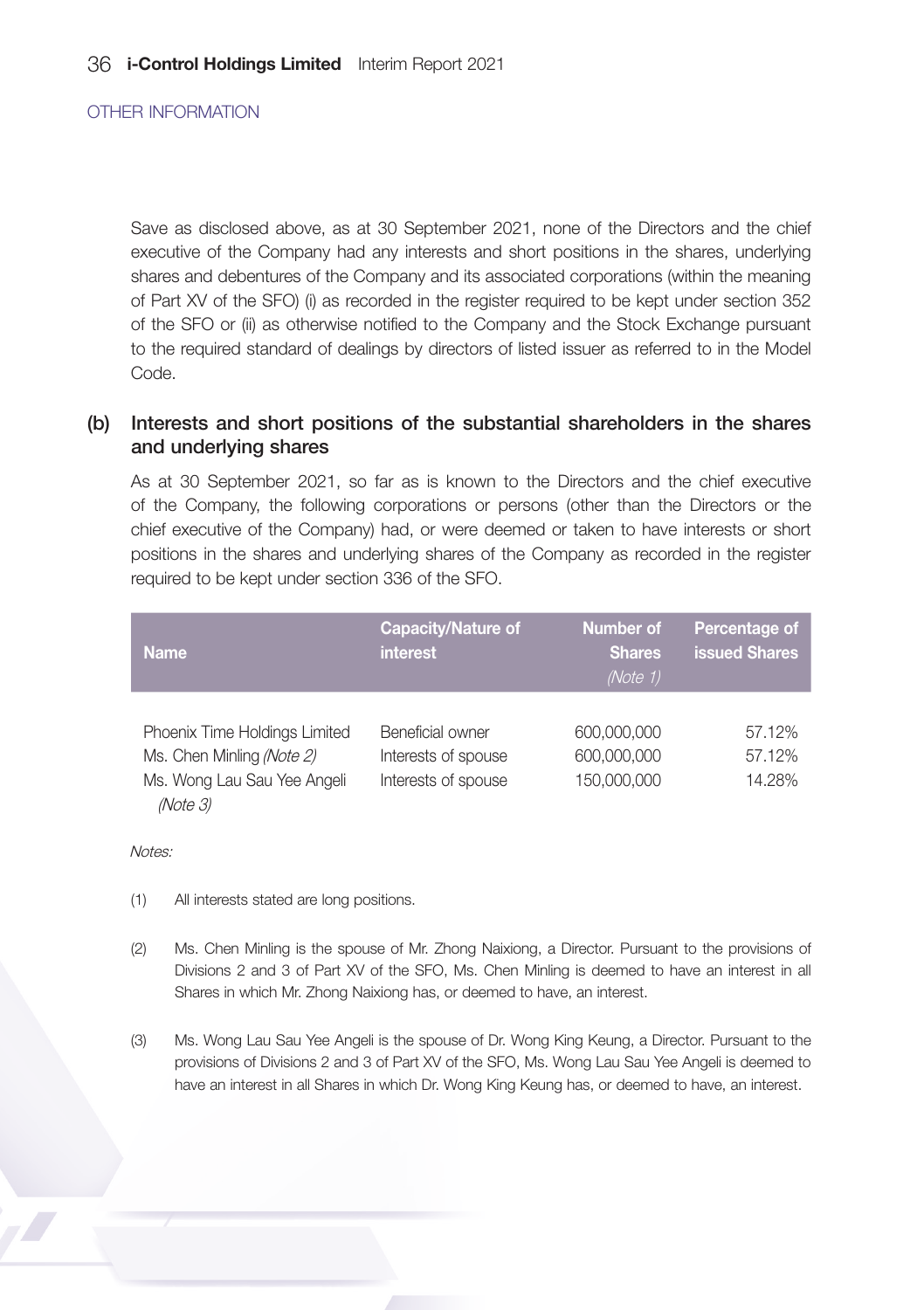Save as disclosed above, as at 30 September 2021, the Directors and the chief executive of the Company are not aware of any other person, not being a Director or a chief executive of the Company, who had, or was deemed or taken to have an interest or short position in the shares and underlying shares of the Company as recorded in the register required to be kept under section 336 of the SFO.

## DIRECTORS' RIGHT TO ACQUIRE SHARES

Save as disclosed above, at no time during the period was the Company, or its holding company, its subsidiaries or its fellow subsidiaries a party to any arrangement to enable the Directors and the chief executives of the Company (including their spouses and children under 18 years of age) to hold any interests or short positions in the shares, underlying shares, or debentures of the Company or its associated corporations (within the meaning of Part XV of the SFO).

# DIRECTORS' INTERESTS IN COMPETING BUSINESS

As at 30 September 2021, none of the Directors or their respective associates had any business or interests in a business which competes or is likely to compete, either directly or indirectly, with the business of the Group.

## CORPORATE GOVERNANCE PRACTICES

The Company maintains a high standard of corporate governance to safeguard the interests of the shareholders of the Company and enhance its corporate value. The Company's corporate governance practices are based on the principles and code provisions as set out in the Corporate Governance Code and Corporate Governance Report in Appendix 14 to the Listing Rules (the "CG Code"). To the best knowledge of the Board, the Company had complied with the CG Code during the period and up to the date of this report.

## REVIEW OF RESULTS

The Company has established an audit committee (the "Audit Committee") in accordance with the Listing Rules and the requirements of the CG Code for the purpose of reviewing and providing supervision over the Group's financial reporting process, risk management and internal controls. The Audit Committee currently comprises three independent non-executive Directors, namely Mr. Fong Chi, Mr. Lum Pak Sum and Mr. Li Ying Wai Wayne. Mr. Lum Pak Sum is the chairman of the Audit Committee.